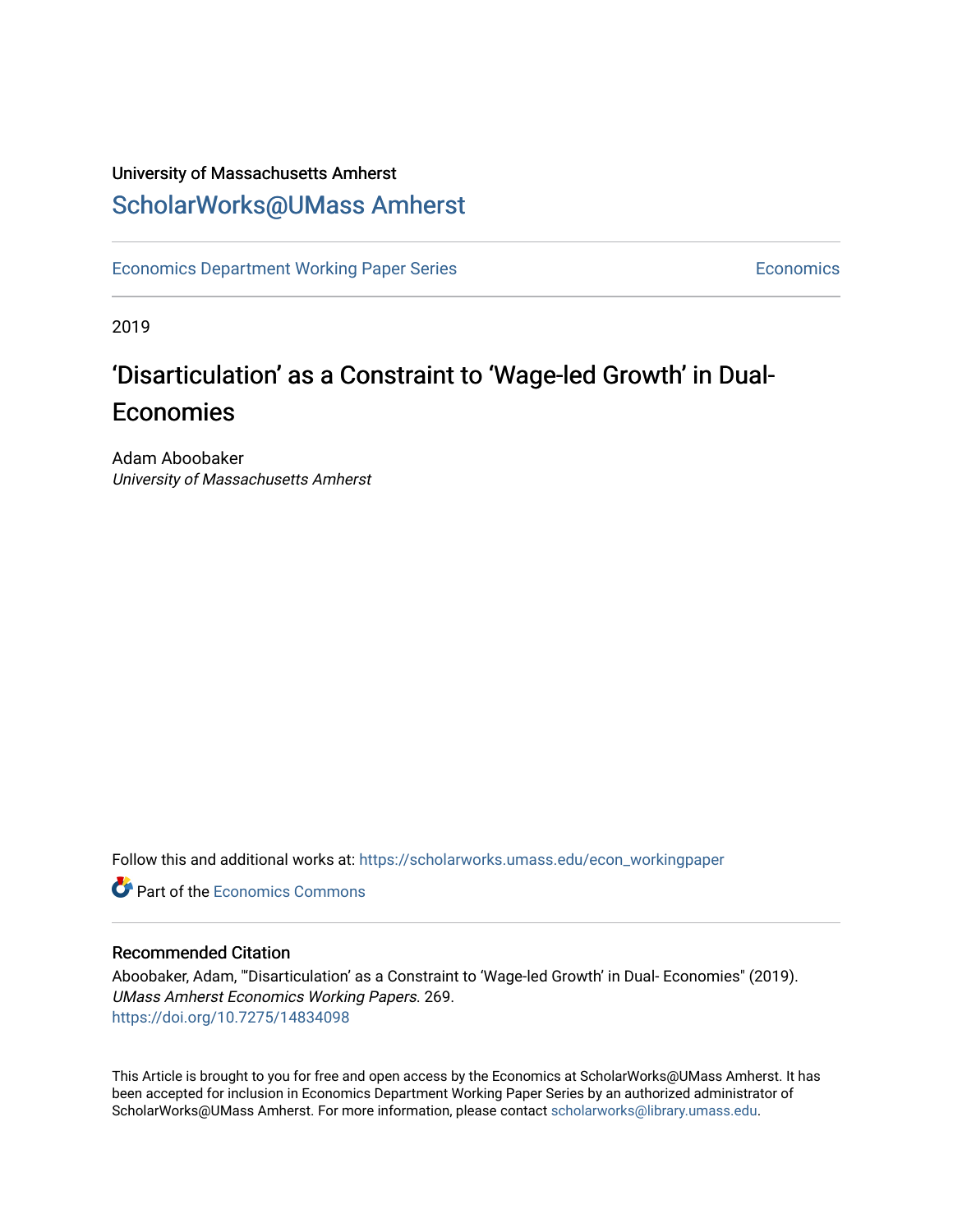# **DEPARTMENT OF ECONOMICS**

**Working Paper**

# **'Disarticulation' as a Constraint to 'Wage-led Growth' in Dual-Economies**

Adam Aboobaker

Working Paper 2019-11



# **UNIVERSITY OF MASSACHUSETTS AMHERST**

**UMass Amherst Economics Papers**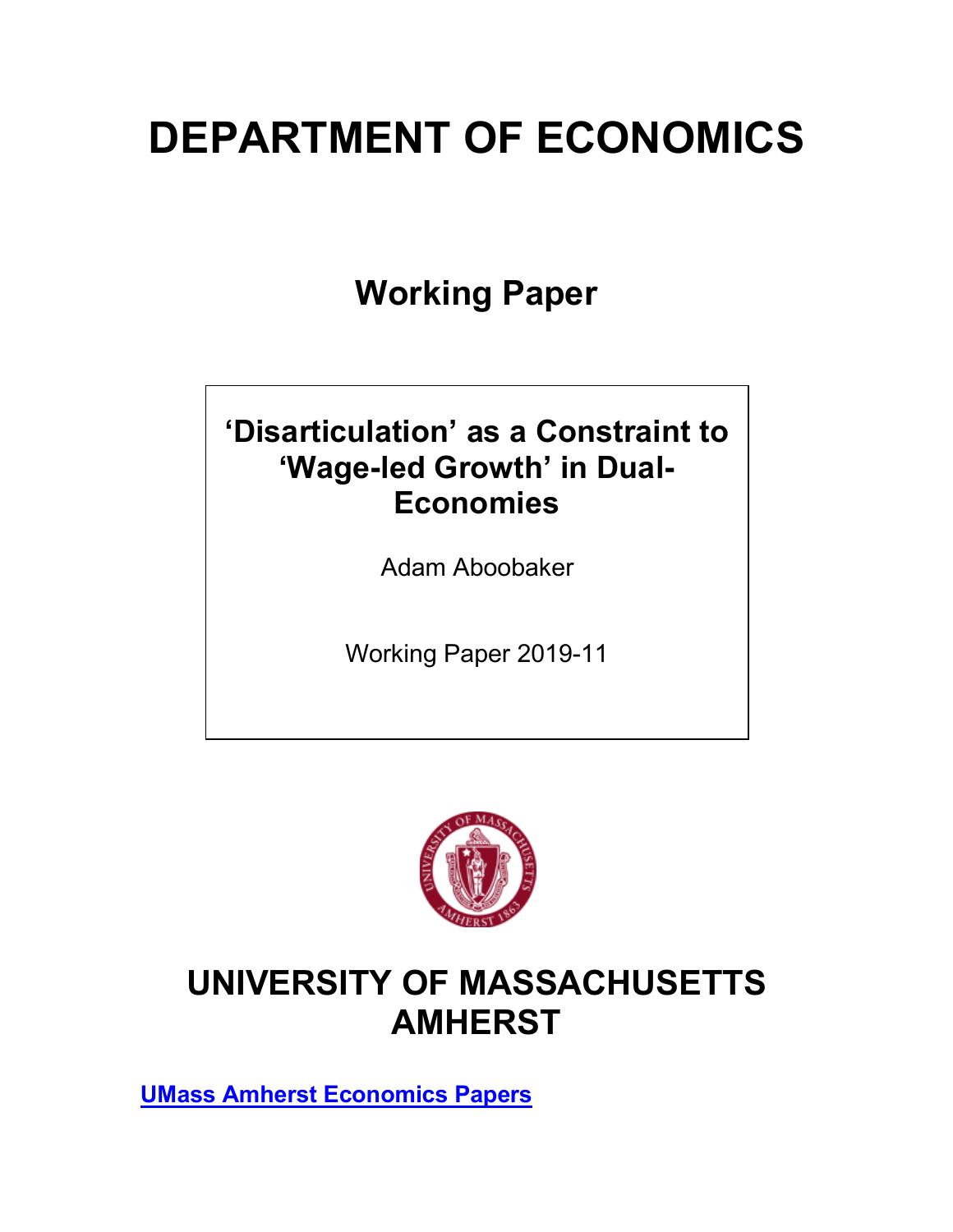# **Disarticulation as a Constraint to Wage-led Growth in Dual-Economies**\*

Adam Aboobaker $\Psi$ 

#### **Abstract**

Much of the recent interest in the relationship between growth and distribution has focused on advanced economies and neglected issues of development and structural transformation. The purpose of this paper is to make a contribution to this gap by arguing that, even in the short-run, some of the conclusions from neo-Kaleckian models may not be robust to developing country contexts with extreme income inequality and correspondingly polarized patterns of consumption. This argument is supported by a review of, amongst other, Kalecki's writing on development and a two-sector model building on Razmi et al (2012). The paper can be interpreted as a call for greater consideration of structural heterogeneity in extending the analysis of advanced economies to developing economies and as a caution against calls for general aggregate demand policy, in this case shifts in income distribution, to address structural transformation problems.

*JEL Classification*: O1, O4, E1, B3

 $\overline{a}$ 

*Keywords:* Growth and distribution, Kaleckian models, Development, Structural change, Kalecki

<sup>\*</sup> I thank Peter Skott, Esra Nur Ugurlu, Marc Lavoie, Carol Heim, Arslan Razmi, Daniele Girardi, participants in the 2016 New School-UMass Graduate Workshop and participants in the Analytical Political Economy workshop at the University of Massachusetts, Amherst for helpful comments on earlier drafts of this paper. Any remaining errors are my own.

 $\Psi$  Department of Economics, University of Massachusetts, Amherst; aaboobaker@umass.edu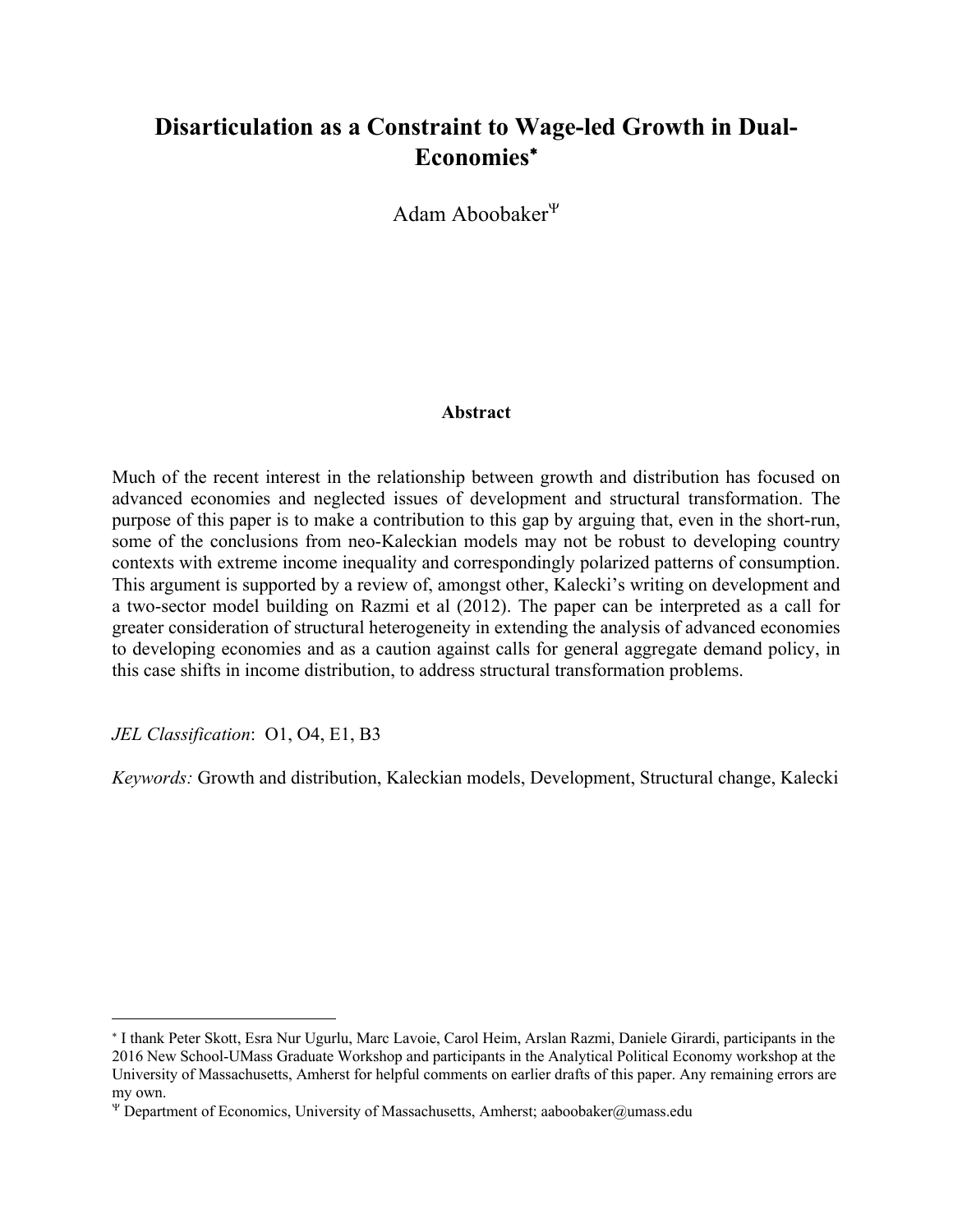#### **1. Introduction**

This paper addresses whether the theoretical conclusions from neo-Kaleckian models, specifically regarding the proposal of 'wage-led growth' are robust to developing country contexts where the pattern of consumption is extremely polarized across class or income groups. Advocates for wageled growth argue for the growth enhancing effects of greater equality of income between workers and capitalists. These arguments have received great interest in macroeconomic debates in recent years, mainly in the heterodoxy, but amidst sections of the mainstream too, in light of the concerning explosion of income inequality and stagnant growth rates in many advanced economies. However, amidst these recent debates, there has been little discussion regarding the relevance of wage-led growth to the developing country context. Particularly, there seems a relative gap in the literature regarding the implications of advocacy for the policy proposals most closely associated with neo-Kaleckian models for structural change. Insofar as neo-Kaleckian models, in their one-sector nature, disregard interrelations between economic sectors of distinct significance to projects of economic development, there are limitations on these models as a basis for assured policy recommendations in dual-economies. Hence, this paper has two principal elements: 1) it speaks to a gap in the contemporary literature on distribution and growth and 2) it seeks to assess the compatibility of an important heterodox discourse with a central objective of all underdeveloped countries. Part of the aim of this paper, without wishing to resort to exegesis, is to bring some of Kalecki's criticism of the relevance of crude demand-side policy as a stimulus to development to the fore.

The central argument of this paper is that contemporary Kaleckian arguments have less explanatory power in contexts where domestic production is in important senses oriented away from domestic wage-goods consumption<sup>1</sup>. A version of this argument was made outside of the of the recent Kaleckian analytical tradition by De Janvry & Sadoulet (1983) and it is the purpose of this paper to bring this argument to enhance the recent debate on Kaleckian models. The main contribution of this paper is the repurposing of the model in Razmi et al (2012) to bring De Janvry & Sadoulet's (1983) argument to the contemporary discussion about distribution and growth. The

<sup>&</sup>lt;sup>1</sup> The South African economy, considering its extreme polarization in income distribution and export-oriented minerals sector, may be a relevant example of this.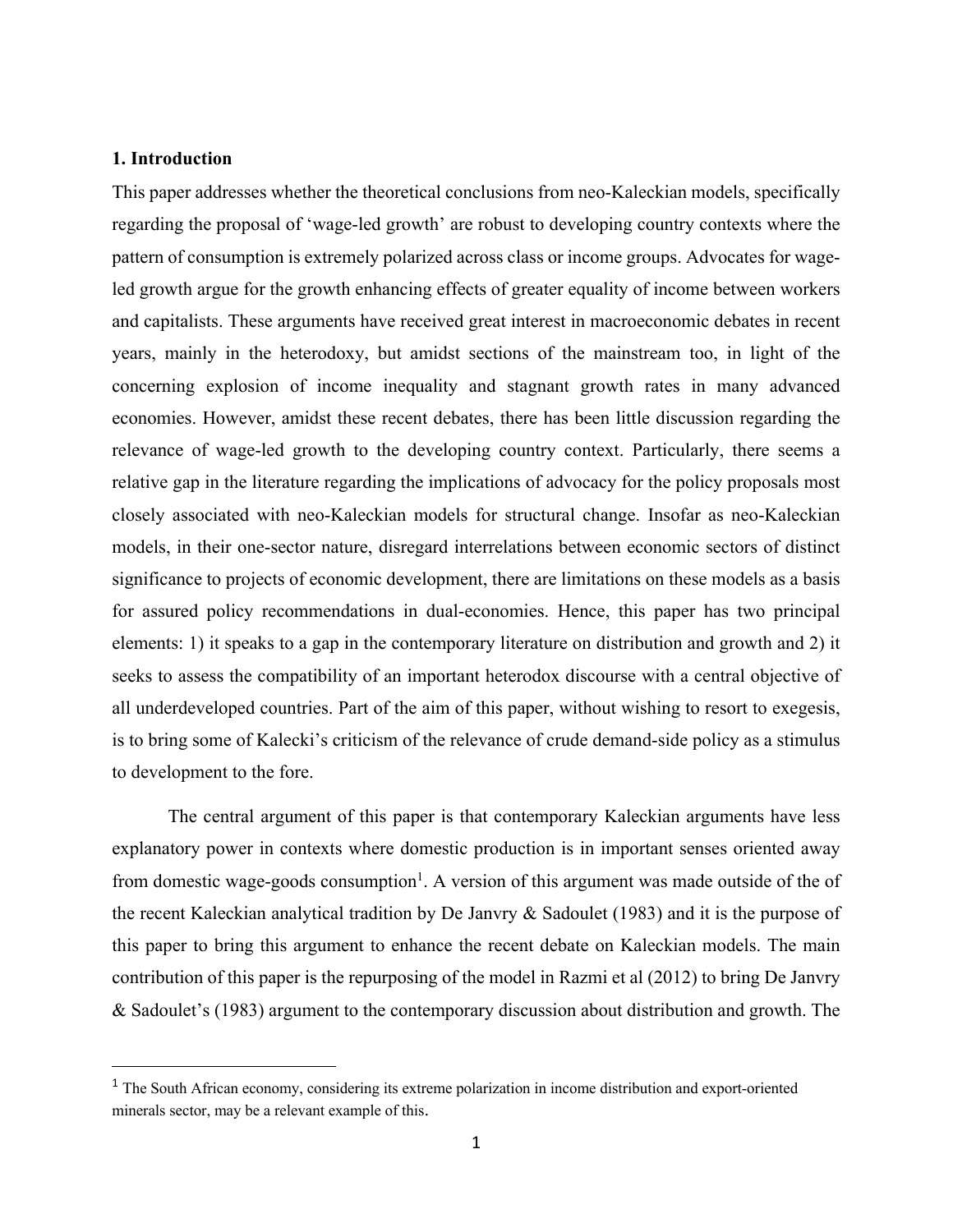paper shows that neo-Kaleckian theory may not be robust to countries with extreme polarization in the distribution of income. This conclusion is relevant to macro-policy debates in countries like Brazil and South Africa – countries where a welcome desire to lessen income inequality may have at times been mistaken as a tool for stimulating growth and development.

#### **2. Kaleckian models, Kalecki and 'Disarticulation'**

#### **2.1 The neo- and post-Kaleckian model**

In setting out the basic form neo-Kaleckian model used for articulation of the 'wage-led growth' discourse, we will refer to Lavoie (2014) and Hein (2014). Lavoie outlines four core dimensions of a Kaleckian model of distribution and growth: 1) an investment function, depending on the rate of utilisation, amongst other; 2) mark-up pricing; 3) a discrepancy between the propensity to save out of wages and the propensity to save out of profits, with the latter being greater than the former; 4) the rate of utilisation is assumed to be below full capacity and the absence of a labour constraint (Lavoie, 2014: 360). Appendix 1 sets out the canonical neo- and 'post-Kaleckian' framework in full.

#### **2.2 Kalecki on development**

In exploring the consistency of Kalecki's own view on distribution and growth in developing country contexts with the policy conclusions derived from one-sector models such as the neo and post-Kaleckian, Ghosh (2011) provides useful insights. Ghosh points out that Kalecki, when interrogating the differences between advanced and emerging capitalist economies, had fundamentally different diagnoses of the principal cause of unemployment in these two contexts. She suggests that Kalecki held the problem in developed countries to relate to issues of inadequate effective demand, whereas in developing countries Kalecki understood as key, structural issues related to capital shortage (Ghosh, 2011: 6). This view of Kalecki's view on development is corroborated by Sawyer who argues that a "first and basic theme expressed by Kalecki (e.g. Kalecki, 1975, Chapter 1) is that the cause of unemployment in underdeveloped countries... is seen to result from the shortage of capital equipment rather than from a deficiency of effective demand" (Sawyer, 1985: 213) (Sachs, 2004: 166). Another way of depicting this would be to characterize the principal problem in developing countries as not stemming from unutilised capacities but rather insufficient capacities. Indeed, Lavoie (2014) notes that Kalecki made a similar claim to Robinson that "unemployment in most developing countries is not due to a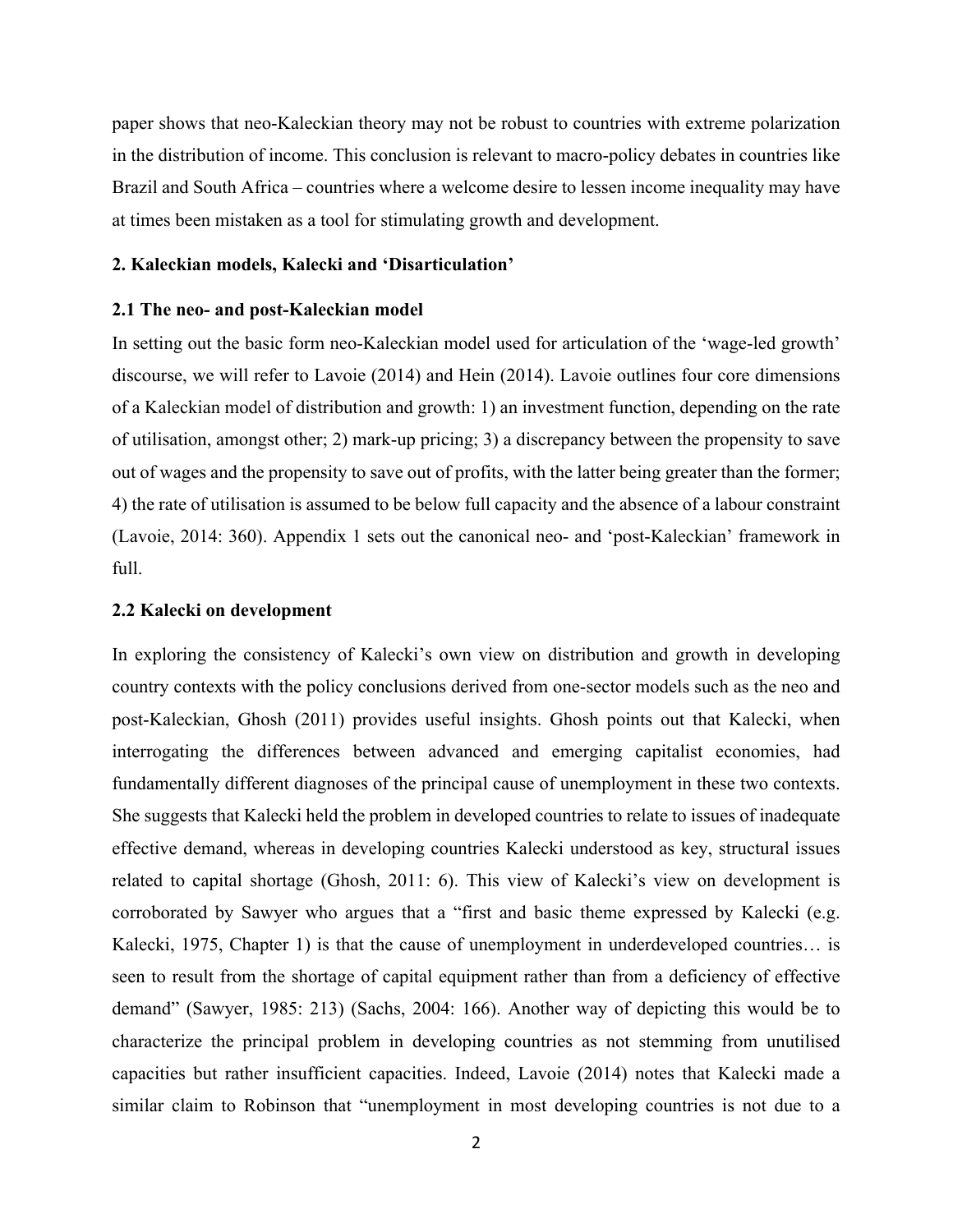deficiency of effective demand, but rather to a deficiency of equipment. Keynesian remedies can be effective as a solution to a problem of under-utilisation of capacity, but it is evident that they cannot create a capacity that doesn't already exist" (Lavoie, 2014: 278 [quoted from Pizano, 2009: 96]).

For Ghosh, the problem of demand-side policies bringing about inflationary pressure became fundamental to all of Kalecki's work on development. This view was held simultaneously (and by implication, compatibly) with an acceptance that there may be deficient effective demand and underutilised capacities in a given underdeveloped economy. Support was given by the idea that underdeveloped (and even semi-industrialised) economies were characterized by a high income-elasticity of demand for wage goods like foods, yet the supply of these goods in these countries is characterized by low elasticity (Lopez and Assous, 2010: 184). Hence, the problem of potential inflationary pressure in the process of economic development is not articulated as a 'monetary' problem for Kalecki (Sachs, 2004: 171). Interestingly, for discussion of the model that will be proposed later as an alternative schema, Lopez and Assous reference Kalecki's work on Israel in 1951, where he emphasized that although there may be considerable unused capacity in parts of the industrial sector, strong constraints exist on the ability to stimulate domestic consumption of goods from this advanced sector (Lopez and Assous, 2010: 184).

The essential macroeconomic issue in developing economies was, according to Kalecki, thus expressed as how to achieve expanded productive capacity through increasing investment. In characterizing some of the most significant aspects of Kalecki's views on development, Sachs (2004) emphasizes Kalecki's view that "the rate of growth of labour productivity*…* is the foundation for both economic and social progress and improvement in living standards, provided the gains in productivity are equitably distributed within the society" and that "industrialization is the principal leverage of structural transformation for an underdeveloped economy" (Sachs, 2004: 176). This is supported by Kalecki (1955), where it was noted that the growth of real wages will be best supported by such a process insofar as it implies an increase in food prices to a lesser extent than the decrease in price of industrial goods precipitated by the productivity growth-enhancing accumulation of capital (assuming workers consume enough industrial goods that the end result will be an increase in their real wages) (Kalecki, 1955: 9). Although, this contrasts slightly with Lopez and Assous (2010) where Kalecki is quoted as supporting the notion that in the context of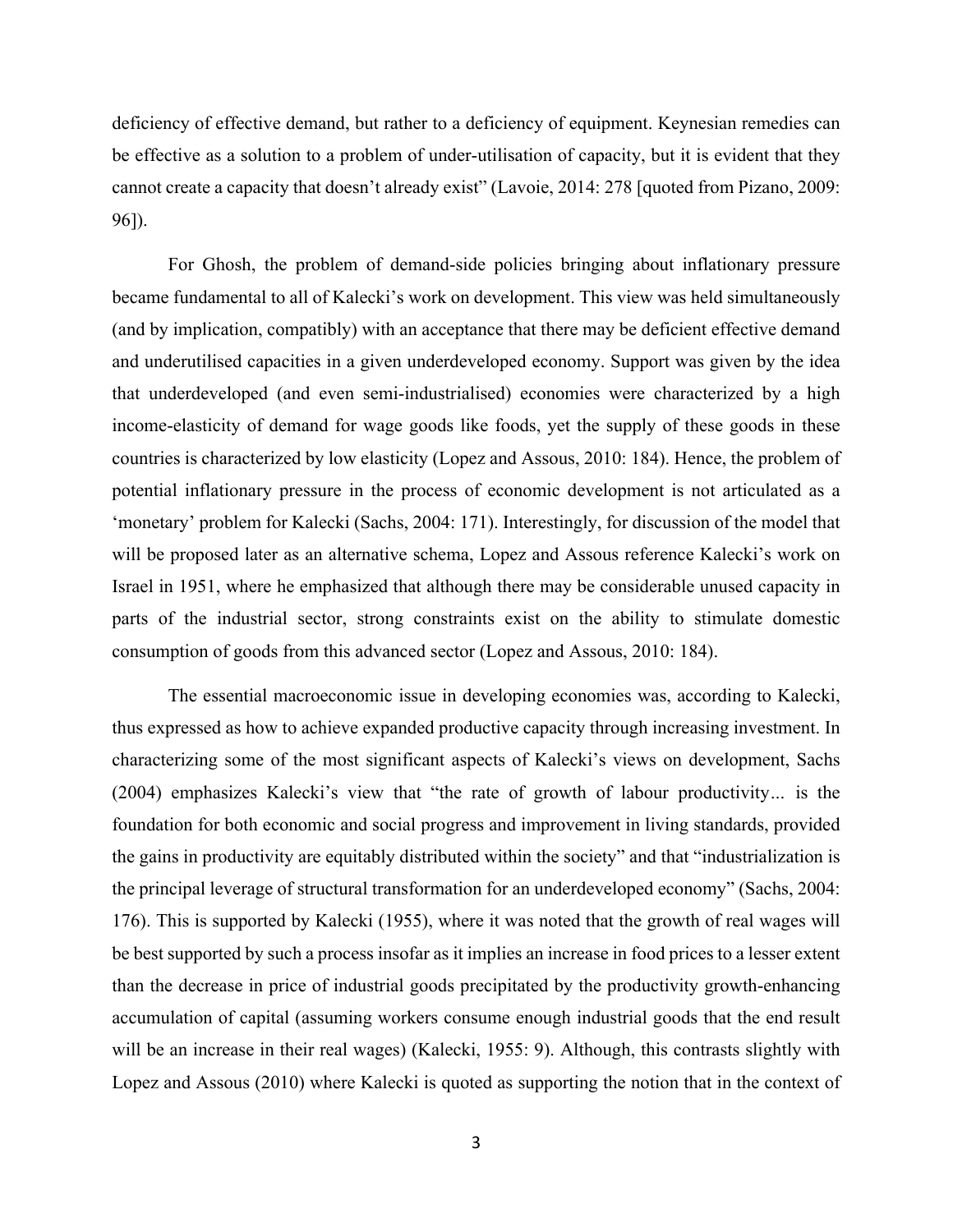small internal demand, industrialization has to be outwardly oriented, unless sufficiently high investments stimulate demand for consumption goods (Lopez and Assous, 2010: 176-177).

To assess the terms under which Kalecki may have derived conclusions about the applicability of aggregate demand policy to stimulate development, Kalecki (1955) is instructive. Here he attempts to set out a two-sector model, producing investment and consumption goods respectively. The first constraint Kalecki seems to derive stems from a failure for supply of consumption goods to expand in a corresponding fashion to an increase in demand (through the assumption of operation at full capacity in the consumption goods sector), bringing about 'forced savings' as the price of these consumer goods increase, pushing up saved profits and pushing down real wages (Kalecki, 1955: 4). Particularly, Kalecki makes note of the potential in developing country contexts for the supply of food to suffer from a rigidity which may give rise to inflation under stimulus of demand-side policies. The second scenario Kalecki considers entails, in contrast to the previous scenario, the assumption of excess capacities such that increased demand for consumption goods can be met and hence the output of the consumption goods sector grows in response to increases in consumption demand (Kalecki, 1955: 5). These are quite basic schemas for assessing the effect of demand side stimulus in a developing country context, but they suggest an awareness that the structural features of developing countries have the prospect to alter the relevance of demand side policies in these contexts.

This point can be elaborated upon by considering the different circumstances under which a demand-side policy can bring about demand for goods other than industrial consumption goods. In general, it seems that Kalecki derived an inverse relationship between investment and real wages in the development process because of the aforementioned issue regarding inelastic supply of wage-goods. In more concrete terms, a central aspect of Kalecki's work on the relationship between distributional considerations and investment decisions suggests "accumulation is funded by reductions in the real wage" (Fitzgerald, 1990: 196). The inverse relationship between development and more even income distribution is also partly explained by Kalecki's view that productivity gains in the industrial sector are likely to occur amidst a tendency towards increased concentration in the process of economic development (Kalecki, 1955: 10).

Some of the analysis offered by Kalecki reflected upon in the paragraphs above is tied to the assumption of inelastic supply in the consumption goods sector, which may not be relevant to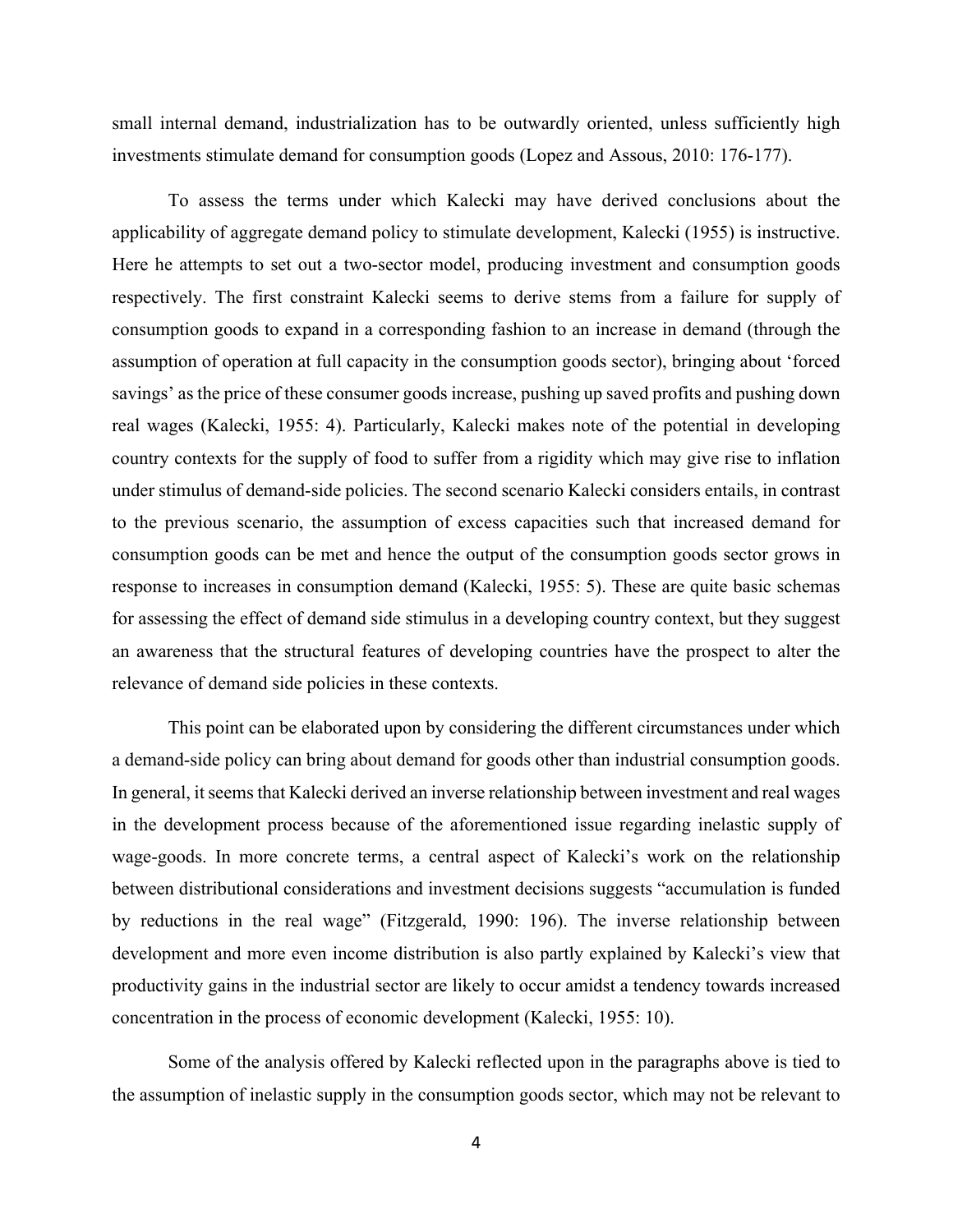today's semi-industrialized economies. However, Kalecki's interest in the effect of the demand side exogenous shock on demand for the industrial good and his use of a two-sector approach will serve as motivation for some of the analysis below.

The account of Kalecki's approach to development presented above leads us to two central propositions. First that Kalecki made a distinction between his analysis of advanced countries and underdeveloped countries and that at the very least his analysis was not insensitive to the effect of economic structure on the applicability of demand-side policies. Second, there were dominant themes in the way he expressed divergent conditions in advanced and developing countries. He made special note of issues related to an insufficient stock of capital for the latter set of countries, rather than unutilised capacity and deficient demand as behind underdevelopment. As such, it appears that Kalecki may have, in contrast to neo-Kaleckians, placed strong qualifications on the use of redistribution as a tool for economic development in underdeveloped countries. In support for this thesis, Fitzgerald (1990) argues that Kalecki explicitly dissents from the "underconsumptionist thesis that market size limits industrial growth in developing economies [and that] increased investment will generate matching demand for consumer goods from the wages fund" (Fitzgerald, 1990: 185).

In Kalecki's own words, "'in the course of economic development, there will be a tendency towards increased concentration in industry, a rise in the degree of monopoly… [where] the final result will be a shift in distribution of income from wages and agricultural incomes to industrial profits'" (Fitzgerald, 1990: 185 [quoted from: Kalecki, 1976: 50]). Without wishing to unnecessarily or falsely evoke the 'authority' of Kalecki, this account of Kalecki's view on development seem to stand in opposition to the assumed generalized applicability contemporary Kaleckians in their broad-brush advocacy for wage-led growth.

#### **2.3 Two-sector models and 'social disarticulation'**

Some of these issues have received recognition in development theory after Kalecki. In this section we will review existing literature which makes use of or comments on two-sector models, with an eye to assess the role for wage-led growth and policies that principally aim to stimulate demand in developing-country contexts. The purpose of this section is two-fold: firstly, to outline critical takes on one-sector Kaleckian models and secondly to outline literature that feeds into the positive contribution of the model in section 3.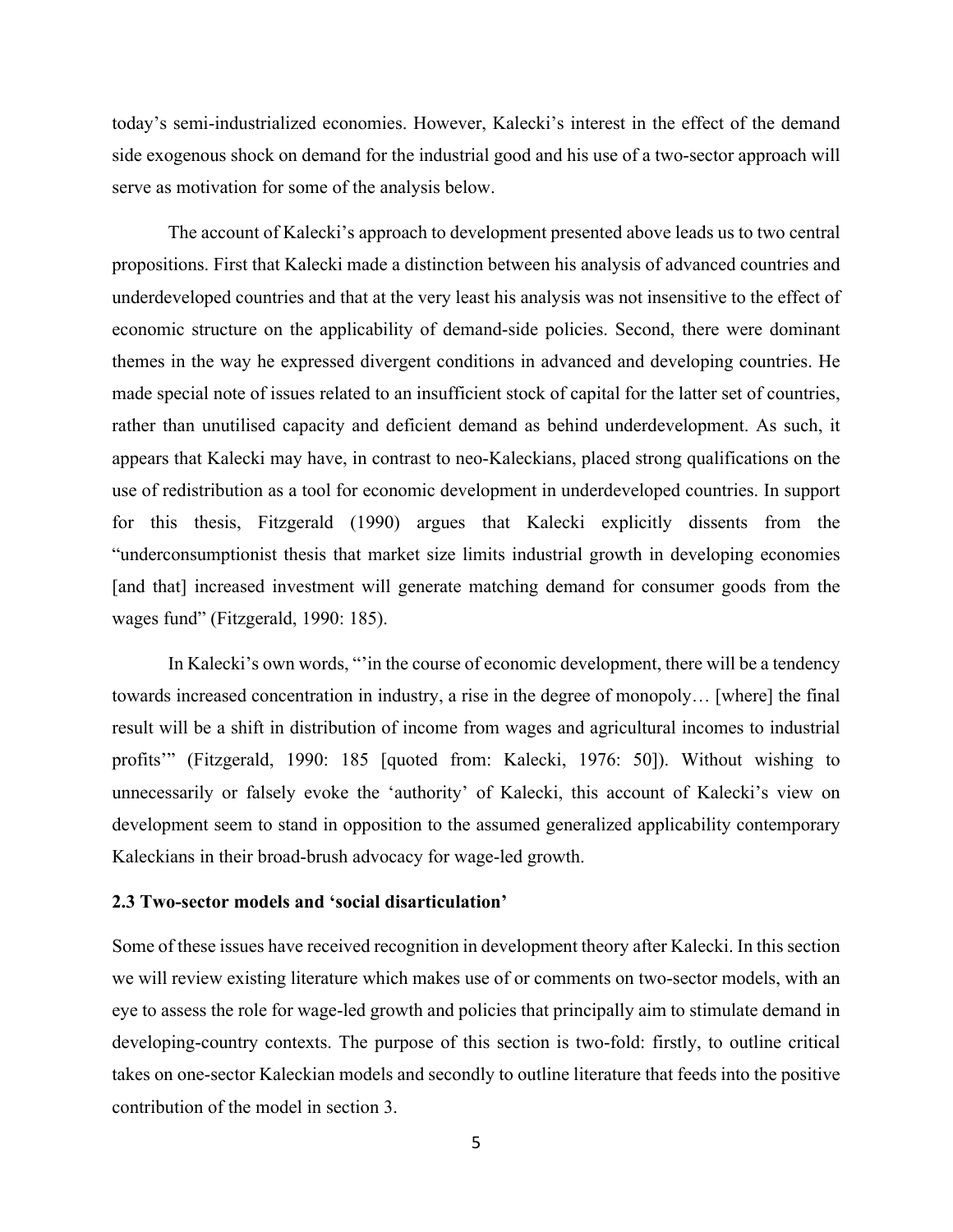Two-sector models have played an important role in the development of growth theory in general, as Trigg (2006) has pointed out, but the dual-sector model has a special importance for development theory in particular. Dutt (1996) illustrates this point somewhat, arguing that the onesector Keynesian "model abstracts from all supply constraints that were argued to be relevant for LDCs, because it assumes that excess capacity always exists, that there is only one input (and no skilled labour, working capital, and infrastructure), there is only one sector (thereby ruling out agricultural constraints), and that we have assumed a closed economy, which makes foreign exchange constraints irrelevant" (Dutt, 1996: 130).

Taylor and Arida (1988) similarly point out the significance of a multi-sectoral approach. Within this commentary Taylor and Arida make an important observation relevant to Kaleckian demand-stimulus arguments in the developing country context. They point out that "if industrialization beyond production of simple goods like food and textiles is to occur… then income concentration to sustain demand for more sophisticated commodities is unavoidable under present social conditions" (Taylor and Arida, 1988: 167). This theme was important to Latin American Structualism. A good example of this is De Janvry and Sadoulet's aforementioned (1983) paper. Their central innovation was to formalize the idea that when the consumption pattern of the working class was profoundly distinct from the upper classes, and if production in what we might refer to as 'the key growth sector' is geared overwhelmingly to demand from the upper classes, growth of key sectors requires increasing inequality (De Janvry and Sadoulet, 1983: 278). In characterizing this dynamic the authors coined the term 'social disarticulation'. An illustrative example, if in the extreme, is where the key sectors of the economy produce only luxury goods, which are not consumed out of wage income by workers. In this case, a redistribution towards wage earners does not support a Kaleckian 'accelerator effect'. The analysis developed by De Janvry and Sadoulet referred directly to Kalecki, but the analytical model they developed differs significantly from what is referred to as 'Kaleckian' today, insofar as it, amongst other, lacked any reference to functional income distribution (preferring the inclusion of some measure of wage inequality) and the investment function lacks reference to utilisation and the profit-share in its argument.

It is worth going into more detail on De Janvry and Sadoulet (1983), given its importance to the central argument of this paper. They argue that "equitable growth can only occur if either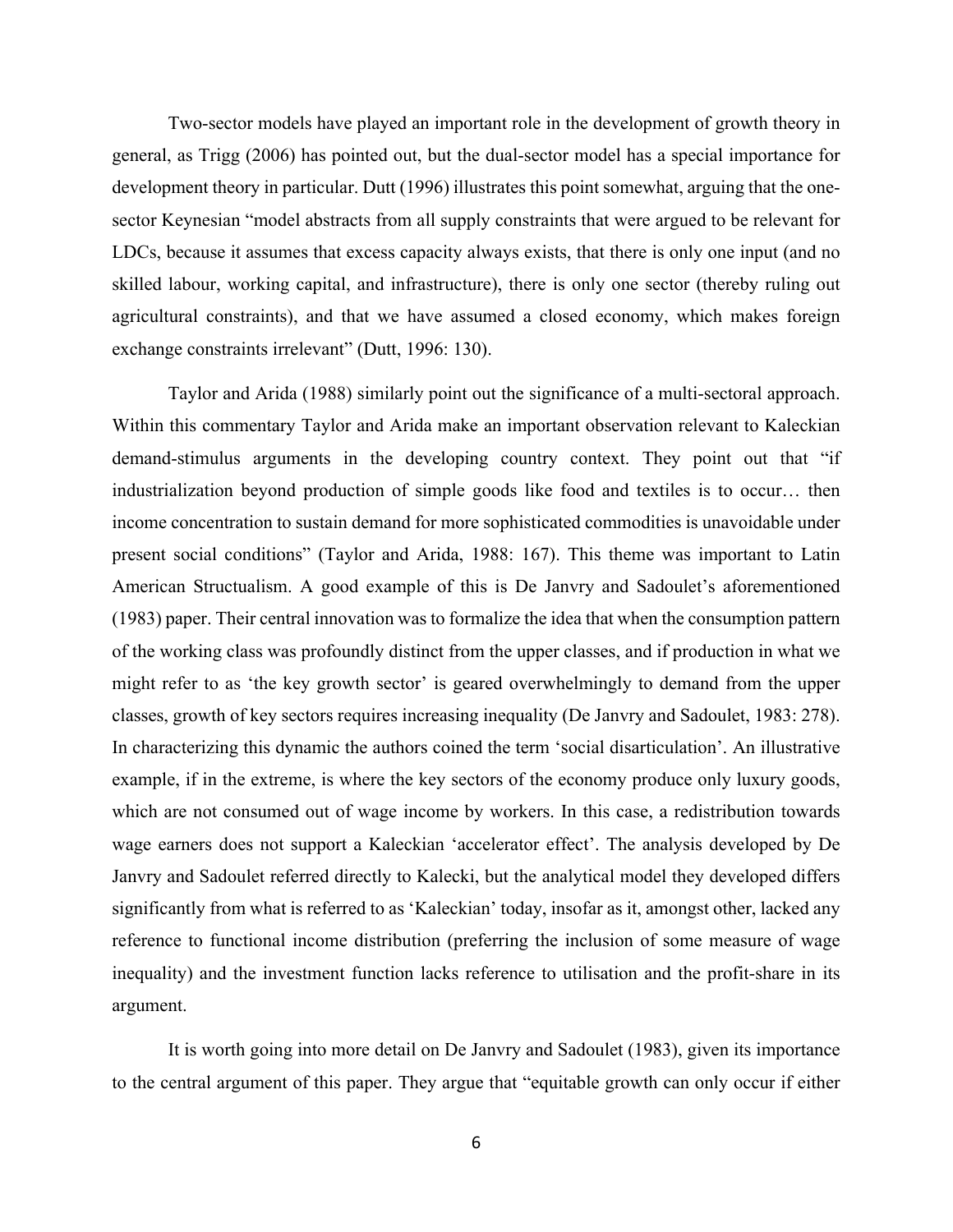(1) the distribution of income is within a threshold of inequality that insures sufficient participation of workers' wage income to the final demand for the key growth sectors of the economy… or (2) the choice of key growth sectors is such that an important part of their market is located in workers' wage income" (De Janvry and Sadoulet, 1983: 278). These authors contrast their case of social disarticulation, where labour is exclusively a cost to capital, with Kalecki (1968), where wages are reported to make up the largest proportion of demand for all sectors within the economy, and therefore, in full employment, "steady-state growth requires that any increase in the productivity of labor in the sphere of production must be matched by an increase in real wages in the sphere of circulation", implying the dual nature of labour as both a cost and a necessity to capital's interests (De Janvry and Sadoulet, 1983: 279). De Janvry and Sadoulet use a model built on two sectors (a non-capitalist, traditional, wage-goods sector and a capitalist, modern sector, also producing capital goods), where capital accumulation is confined to the latter sector (by definition, since the traditional sector does not have capital). In the model there are three agents: workers, managers and capital (the former two who save a proportion of their income, the latter who saves all of their income). Investment is directed at the modern sector principally.

The dynamic analysis of the authors shows the possibility of three types of growth: 1) Where the investment structure implies the modern sector is the 'key growth sector' and the income structure suggests the economy is suited to a process of 'unequalising industrialisation' (typically observed in developing countries) (De Janvry and Sadoulet, 1983: 293). 2), Where social articulation has occurred and the modern sector is the key sector, suggesting the economy is suited toward a more egalitarian distribution of income (a situation observed in advanced countries, where wages are high enough to support consumption of modern sector goods). The authors add that less-developed countries might still fit in this category and that "the poorer the country, the more egalitarian the 'articulating' threshold in the distribution of income is" (meaning, the poorer the country, the higher the level of equality required for the economy to be articulated) (De Janvry and Sadoulet, 1983: 294). In the third and final case, equalizing growth can be achieved through making the traditional sector the key growth sector, but this requires investment to be shifted to this sector to meet equilibrium conditions (De Janvry and Sadoulet, 1983: 295). As investment rises in this sector, incomes rise and, provided Engel's Law, which suggests that as incomes increase the proportion of income dedicated to consumption of food declines, consumption shifts from the traditional sector to the modern sector.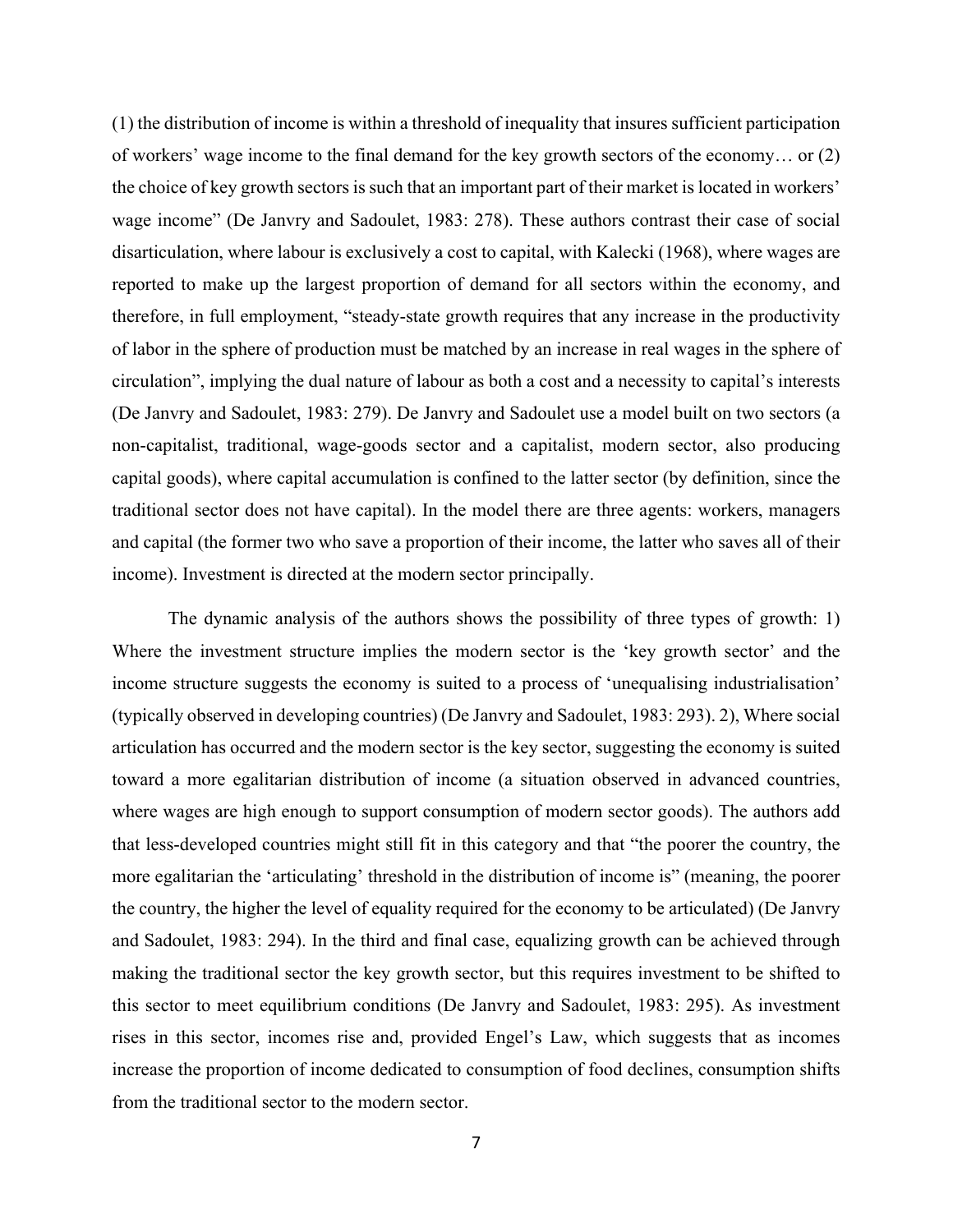Harris (1996) develops similar analysis in rejecting a structurally invariant theoretical approach to economic development, in his critique of the appropriateness of Keynesian theory as a basis for development policy. Principally, this critique is founded on two views: 1) that the economic structure of developing countries is characterized by disarticulation, 2) states in developing countries lack the economic sovereignty required for the implementation of Keynesian policy (Harris, 1996: 158). It is the former view which is of most direct relevance for this paper. Harris puts forward this idea with reference to the idea that Keynesian models implicitly assume an integrated and articulated economy. Harris contrasts these models with dual-economy 'Kaleckian and Lewis-type models', which show that "if import substitution is ruled out and the modern sector's principal markets are external, it is not responsive to domestic demand management, and an expansionary shock to the modern sector does not generate multiplier type demand and output increases in a positive feedback with the backward sector because of their segmentation" (Harris, 1996: 160).

A common thread in the frameworks commented on above regards their emphasis on the importance of heterogeneous economic structure in discussing distribution and growth dynamics. In support of this, Ocampo (2014) is helpful in emphasizing the extent to which "rapid economic growth in developing countries is the result of the reallocation of labor towards high-productivity activities subject to increasing returns to scale" (Ocampo, 2014: 22, 9).<sup>2</sup> Hence, Ocampo distinguishes between 'balloon' views of economic growth (whereby increased factors of production and flows of technological change evenly and steadily inflate aggregate GDP) to his preferred view that per capita GDP growth is associated with frequent altering of the sectoral composition of output (Ocampo, 2014: 7). This is also partly in line with De Janvry and Sadoulet's aforementioned attempt to problematize the extent to which there is a coincidence of interests between more even income distribution and increased demand for the 'key growth sectors' of the economy. The following section stressing an alternative model for assessing the effect of a redistribution on economic development, is built around evaluating the effect of a redistribution towards workers on two sectors, provided a 'disarticulated' pattern of consumption. The complementarity between the forthcoming section and ideas outlined in this section can be found in the relevance of the argument in De Janvry & Sadoulet (1983) to the model in section 3.1.

<sup>&</sup>lt;sup>2</sup> It should be mentioned that this type of perspective has a history particularly in the Kaldorian tradition.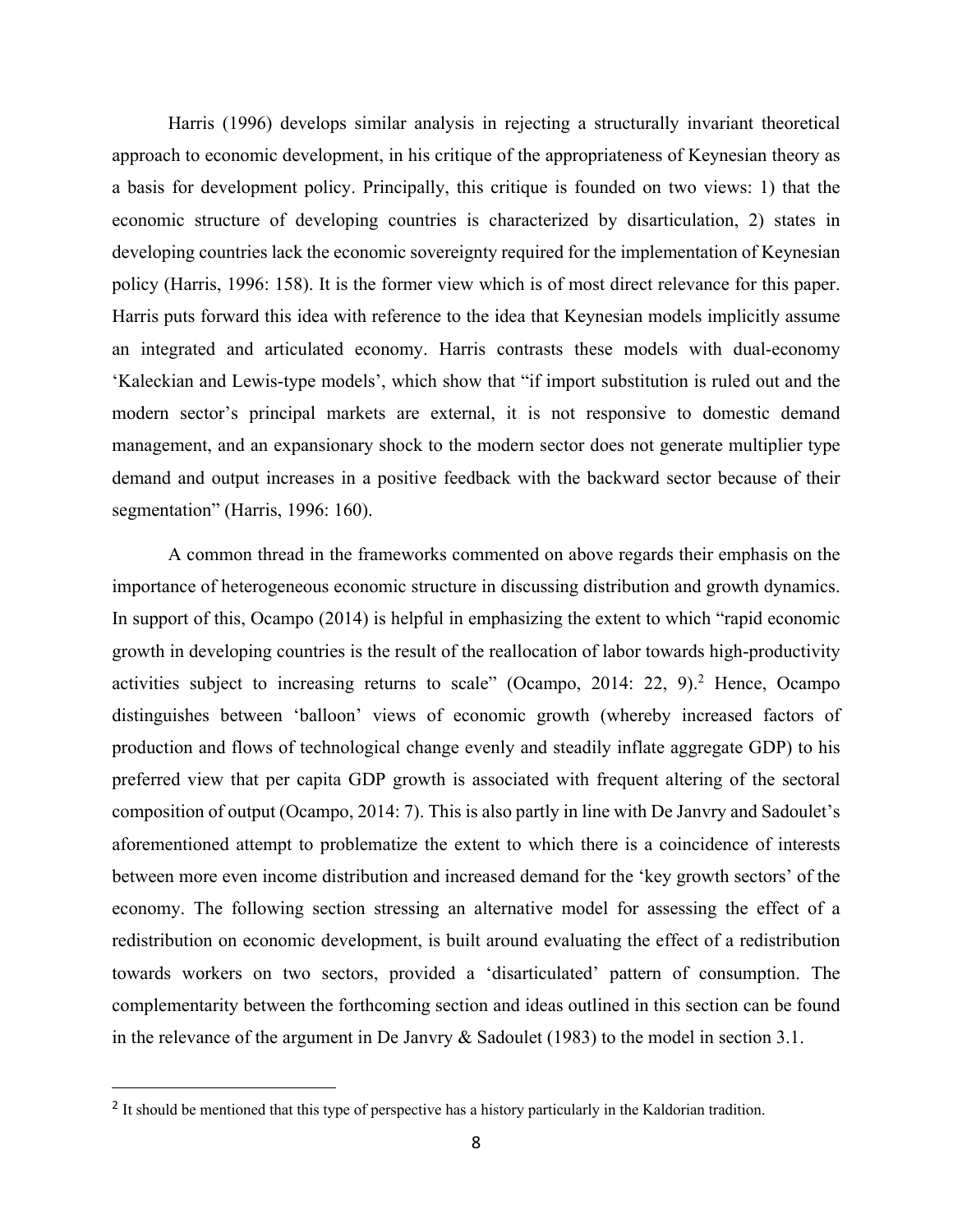### **3. Model**

### **3.1 A 'disarticulated' Kaleckian model**

This section will outline an alternative model (to the neo and post-Kaleckian model) for assessing the effect of a redistribution on growth in an underdeveloped economy. Using and slightly modifying Razmi et al  $(2012)^3$ , it will set out what could be described as a Kaleckian model of disarticulation. It has the more specific goal of serving as a basis for assessing the effect of a change in distribution on capital accumulation (given the importance of capital accumulation to economic development).

| $Y_N$                      | Output in the non-tradable sector                                  |
|----------------------------|--------------------------------------------------------------------|
| $\boldsymbol{A}$           | Labour coefficient                                                 |
| $L_N$                      | Employment in the non-tradable sector                              |
| $W_N$                      | Nominal non-tradable sector wage                                   |
| $\boldsymbol{\mathcal{V}}$ | Worker bargaining power                                            |
| $p_N$                      | Non-tradable sector price level, in domestic currency              |
| $p_T$                      | Tradable sector price level, in foreign currency                   |
| $\theta$                   | Mark-up                                                            |
| $Y_T$                      | Output in the tradable sector                                      |
| $W_N$                      | Nominal tradable sector wage                                       |
| $\omega$                   | Real wage across both sectors, in terms of non-traded goods        |
| $\boldsymbol{\mathcal{u}}$ | Capacity utilisation                                               |
| $\boldsymbol{b}$           | Capital coefficient                                                |
| K                          | Capital stock                                                      |
| q                          | Real exchange rate                                                 |
|                            |                                                                    |
| $\epsilon$                 | Nominal exchange rate                                              |
| $C_N$                      | Domestic demand for non-tradable goods                             |
| $\alpha$                   | Share of capitalist and landlord consumption on non-tradable goods |
| $\boldsymbol{h}$           | Real exchange rate coefficient                                     |
| $\mathcal{C}_T$            | Domestic demand for tradable goods                                 |
| $\overline{I}$             | Accumulation rate                                                  |
| $\frac{1}{K}$              |                                                                    |
| $\overline{z}$             | Animal spirits                                                     |
| $\gamma$                   | Utilisation coefficient                                            |
| $\rho$                     | Tradable sector profit share coefficient                           |
| $\overline{X}$             | <b>Exports</b>                                                     |
| $p_T^*$                    | International price of tradable goods                              |
| $p_k$                      | Price of capital goods, imported                                   |
| $\boldsymbol{d}$           | Wage premium                                                       |
| $\tau$                     | Fiscal policy (subsidies, tariffs)                                 |

<sup>&</sup>lt;sup>3</sup> For brevity in this section, some expressions unchanged from the full model outlined in Razmi et al (2012) can be found in an appendix at the end of this paper.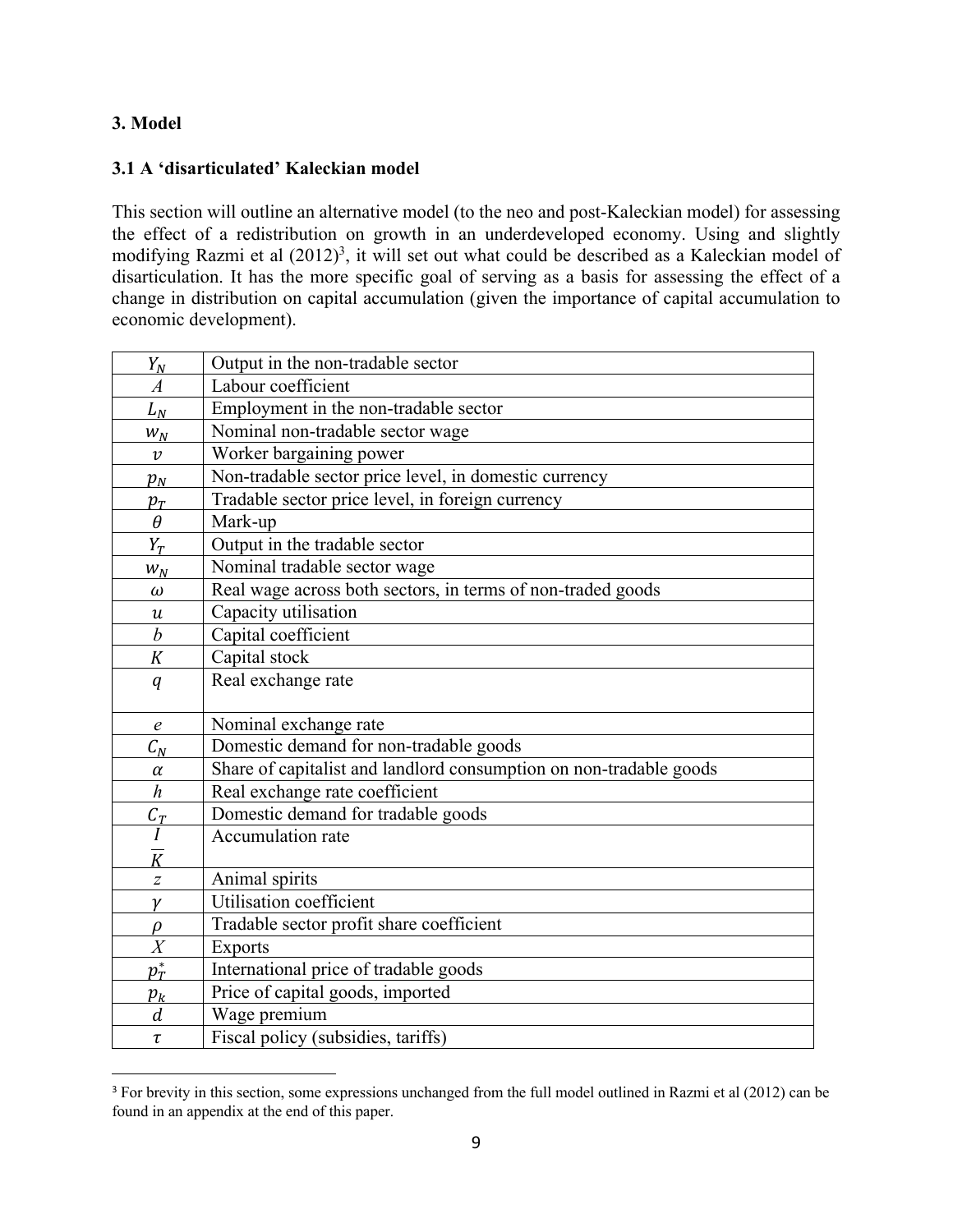$$
\omega_N = \frac{w_N}{p_N} = vA; 0 < \nu \le 1 \tag{1}
$$

Equation 1 gives the real wage in the non-tradable sector.

The tradable sector real wage is equal to the non-tradable sector real wage. This assumption is made for simplicity.

$$
\omega_T = \frac{w_N}{p_N} = \omega_N \tag{2}
$$

The variable capturing worker bargaining power, *v*, is the primary exogenous variable in this model while the other distributional variables can be understood as endogenous. Worker bargaining power may be influenced by policy.

$$
C_N = vAL_N + vAL_T + (1 - s)(\alpha)[qubK - vAL_T + AL_N - vAL_N]
$$
\n(3)

Equation 3 gives demand for non-tradable goods. It is assumed that workers spend all of their income on consumption of non-tradable goods. Meanwhile, capitalist and landlords save, and consume both non-tradable and tradable goods. As such, demand for non-tradable goods is a function of the total wage payment to workers in each respective sector (the first two terms) and a function of profit income from capitalist and landlords multiplied by the consumption rate  $(1 - s)$ and the share of capitalist consumption of non-tradable goods.

Equation 4 gives the proportion of capitalist and landlord expenditure on non-tradable goods, depending positively on the real exchange rate (q).

$$
\alpha = hq = h(1+\theta)\nu A \tag{4}
$$

Equation 5 gives pricing in the tradable sector. Prices are marked up on the real wage. The inclusion of mark-up pricing allows for two possible scenarios after the exogenous variable *v* is increased in the model: 'Case 1', where the mark-up declines as a result of the increase of *v*, in order to maintain *q* and  $\alpha$  constant and 'Case 2', where the mark-up is constant, implying an increase in  $q$  and  $\alpha$ . The implications of these two scenarios will be explored on in the analysis at the end of this section.

$$
ep_T = (1+\theta)vAp_N \tag{5}
$$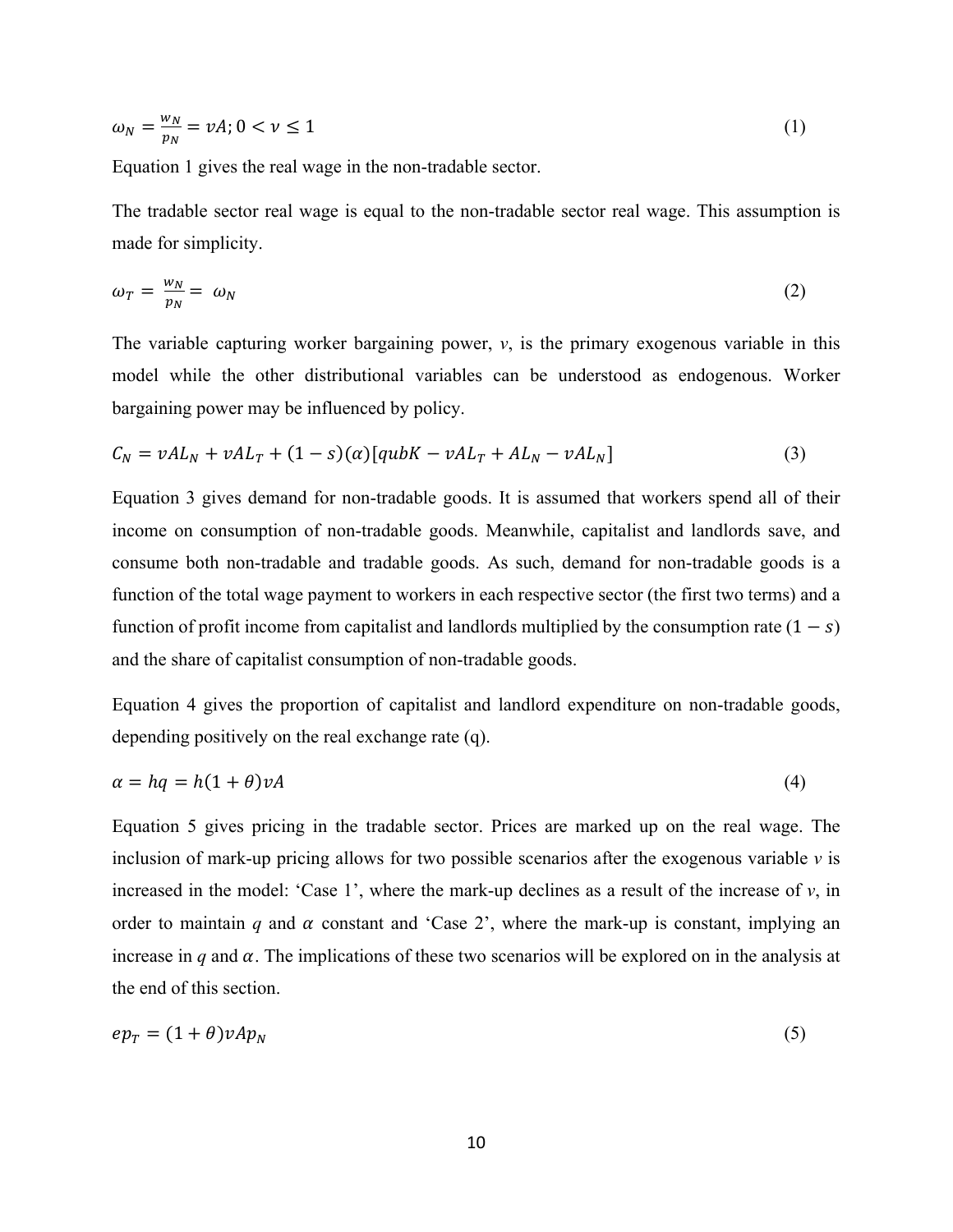Demand for tradable goods excludes worker consumption demand, reflecting De Janvry & Sadoulet's 'disarticulation' argument. The complete exclusion of worker consumption for tradable goods is a strong assumption, but one that allows for a simple inclusion of Engel's Law. 4

$$
C_T = (1 - s)(1 - \alpha)[qubK - vAL_T + AL_N - vAL_N]/q
$$
\n
$$
(6)
$$

In the short run, export demand is not assumed to be perfectly elastic, instead the level is predetermined and the growth of exports can be understood to depend on the tradable good's international competitiveness:

$$
\hat{X} = f\left(\frac{ep_T}{p_T^*}\right), \quad f' < 0 \tag{7}
$$

Meanwhile, the profit-share and utilisation rate both positively relate to the accumulation rate:

$$
\frac{I}{K} = f(z, u, \pi_T) = f\left(z, u, \left(1 - \omega \frac{L_T}{q Y_T}\right)\right); f_u > 0, f_{\pi_T} > 0 \tag{8}
$$

$$
\frac{I}{K} = z + \gamma u + \rho \pi_T \tag{9}
$$

With additional equations and equilibrium condition (set out in full in the appendices), we can solve the model for equilibrium values of utilisation, output and investment and do the following comparative static exercises:

We can now look at the effect of an increase in  $\nu$  in 'Case 1' (where q and  $\alpha$  are constant):

$$
\frac{\partial Y_N^*}{\partial v} = \frac{ubK}{(1-v)^2} \left[ \frac{vA}{a} + \frac{\alpha(1-s)q}{1-\alpha(1-s)} \right] + \left[ \frac{ubK}{(1-v)} \right] \frac{A}{a} > 0 \tag{10}
$$

Taking exports and the share of capitalist and landlord expenditure on non-tradable goods as fixed, the derivative of tradable sector output with respect to  $\nu$  gives the following.

$$
\frac{\partial Y_T^*}{\partial v} = 0 \tag{11}
$$

<sup>&</sup>lt;sup>4</sup> In principle, agricultural goods can be tradable but the working assumption here is that agricultural wage goods are produced by small-scale producers incapable of entering international markets due to a lack of standardization and quality control, for example.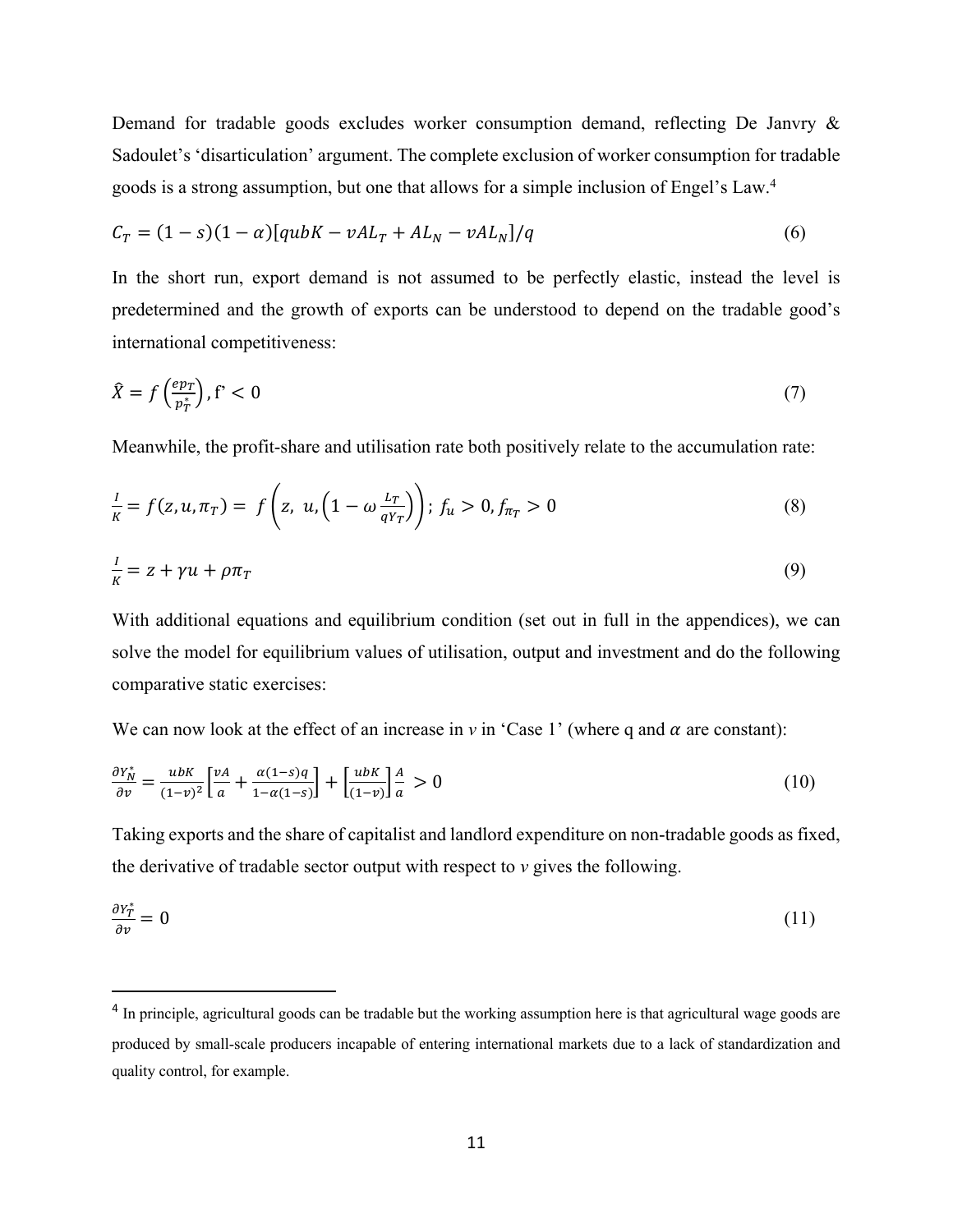Below the accumulation rate is derived with respect to *v*. This result is core to the analysis that will be derived from the model.

$$
\frac{\partial \left(\frac{I}{K}\right)^*}{\partial v} = \frac{-\rho A L_T}{q Y_T} < 0 \tag{12}
$$

We can now look at the effect of an increase in *v*, taking  $\theta$  as constant ('Case 2'), by incorporating definitions of  $\alpha$  and  $q$  that includes their relationship to  $\nu$  (from equations 7, 8 and 9):

As can be seen immediately below, the effect of an increase in *v* on non-tradable output becomes less clear when the mark-up is assumed to be constant. An intuitive explanation will be provided in the analysis below.

$$
\frac{\partial Y_N^*}{\partial v} = \frac{ubK}{(1-v)^2} \left[ \frac{1}{h(1+\theta)} + \frac{h(1+\theta)v^2A^2(1-s)(1+\theta)}{[1-h(1+\theta)vA](1-s)} \right] + \left[ \frac{ubK}{(1-v)} \right] \left[ \frac{2h(1+\theta)^2vA^2(1-s)\{[1-h(1+\theta)vA](1-s)\} + h^2(1+\theta)^3v^2A^3(1-s)^2}{\{[1-h(1+\theta)vA](1-s)\}^2} \right]
$$
\n(13)

The effect of an increase in *v* on output in the tradable sector, when the mark-up is constant, has a negative sign, as can be seen below.

$$
\frac{\partial Y_T^*}{\partial v} = \frac{-XhA(1+\theta)(1-s)}{s} < 0 \tag{14}
$$

An increase in *v* also negatively effects the accumulation rate when the mark-up is constant.

$$
\frac{\partial \left(\frac{I}{K}\right)^*}{\partial v} = -\frac{\gamma X h A (1+\theta)(1-s)}{b K s} < 0 \tag{15}
$$

Having set out the model above and key results, we can now evaluate the effect of an increase of the bargaining power of workers  $(v)$  in the model. There are two broad scenarios under which this can be done: 'Case 1', where an increase in *v* underlies a reduction in the mark-up (*q* and  $\alpha$  remain constant) and 'Case 2', where the mark-up is constant (*q* and  $\alpha$  increase with  $ep_T$ ). In the first case, output in the non-tradable sector increases while output in the tradable sector remains unchanged. While the rate of utilisation remains unchanged, the tradable sector is not completely unaffected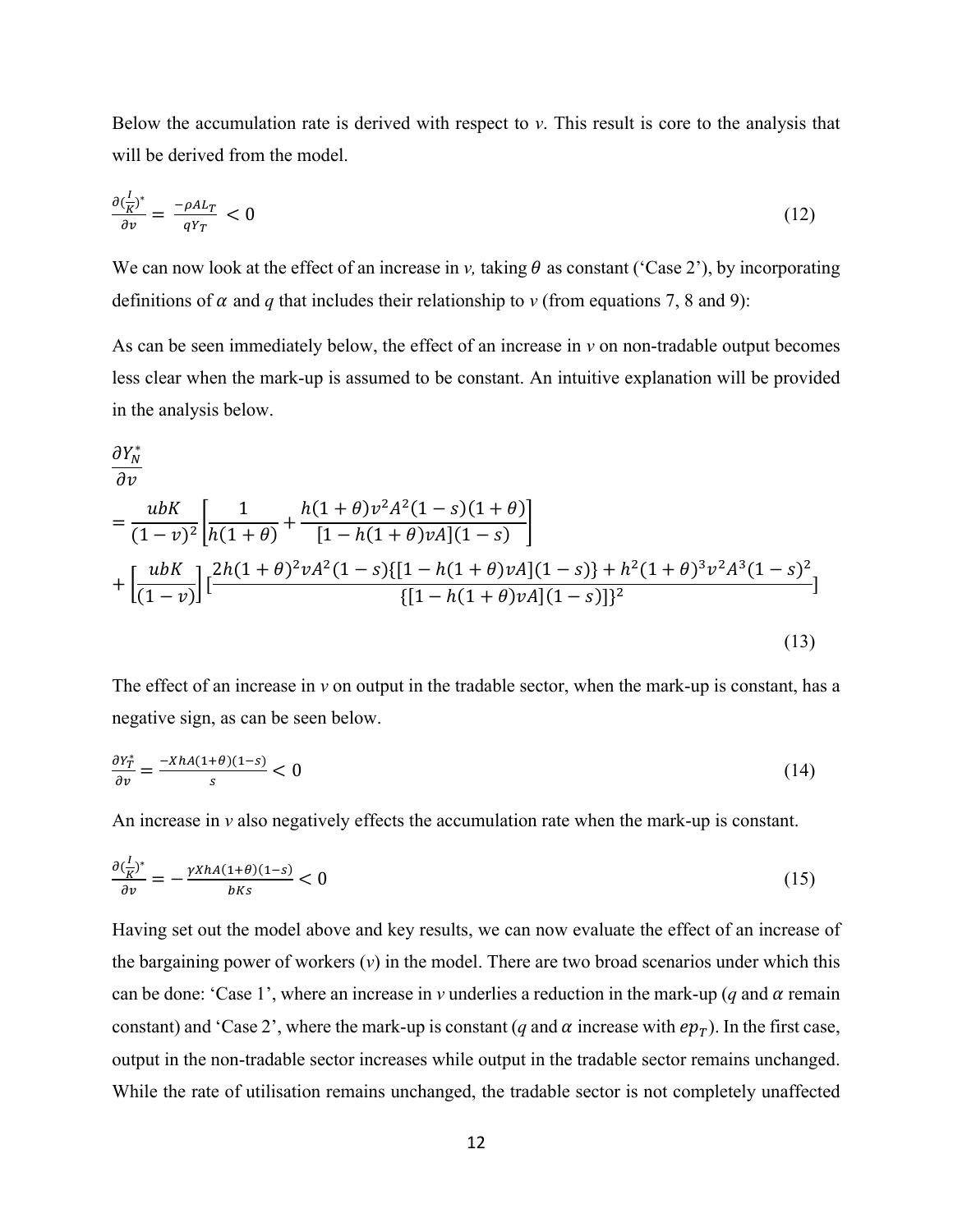since the tradable sector profit share declines as a result of an increase in *v*. As a result, the rate of accumulation is negatively affected by the increase in *v*. This result is mathematically confirmed by equation 12.

In Case 2, when the mark-up is constant, the effect of an increase of *v* on non-tradable output is not immediately clear. However, one would expect output to increase by a greater extent than in Case 1 since the proportion of capitalist and landlord expenditure on non-tradable goods  $(\alpha)$  would increase, in addition to the wage bill (all of which goes to consumption of non-tradable goods). In contrast, the consequences for tradable sector output are clearly negative, as equation 14 shows. The assumption of a constant mark-up implies an increase in *v* raises  $ep_T$ , which increases  $q$  and as a result  $\alpha$ . In such a circumstance, utilisation is negatively affected by an increase in  $\alpha$ , as follows from Appendix 4, while the profit share in the tradable sector remains unchanged. The combination of these factors stands to have a total effect that unambiguously influence the accumulation rate negatively (equation 15).

It is important to note that, in contrast to simple one-sector neo-Kaleckian models, the 'disarticulated' model presented here precludes the prospect of direct class conflict in the sense usually outlined in models of the former variety. Where an increase in mark-up mechanically reduces the real wage in standard Kaleckian models, in a disarticulated model an increase in the tradable sector mark-up has no direct effect on the real wage in either sector. Distributional conflict would reappear in the model if workers consumed tradable goods.

In summary, as follows intuitively, a redistribution towards workers (underlined by an increase in the main distributional variable of interest in this model,  $v$ ) brings about an increase in consumption expenditure on non-tradable goods, as these are the goods workers purchase exclusively. It is expected that an increase in *v* would particularly increase non-tradable output when the mark-up is constant, because of how  $\alpha$  is determined. For simplicity, we assume no capital is used in this sector, as such output is increased in this sector through greater use of labour. Even though capital is excluded from this sector, we broadly have the conditions for 'wage-led' output growth in this sector after a redistribution since nothing in this model suggests the possibility of increased consumption demand being mitigated by lowered rates of accumulation (since there is no accumulation of capital in this sector) nor worsened export performance (since this is the non-tradable sector, where production is exclusively for domestic consumption).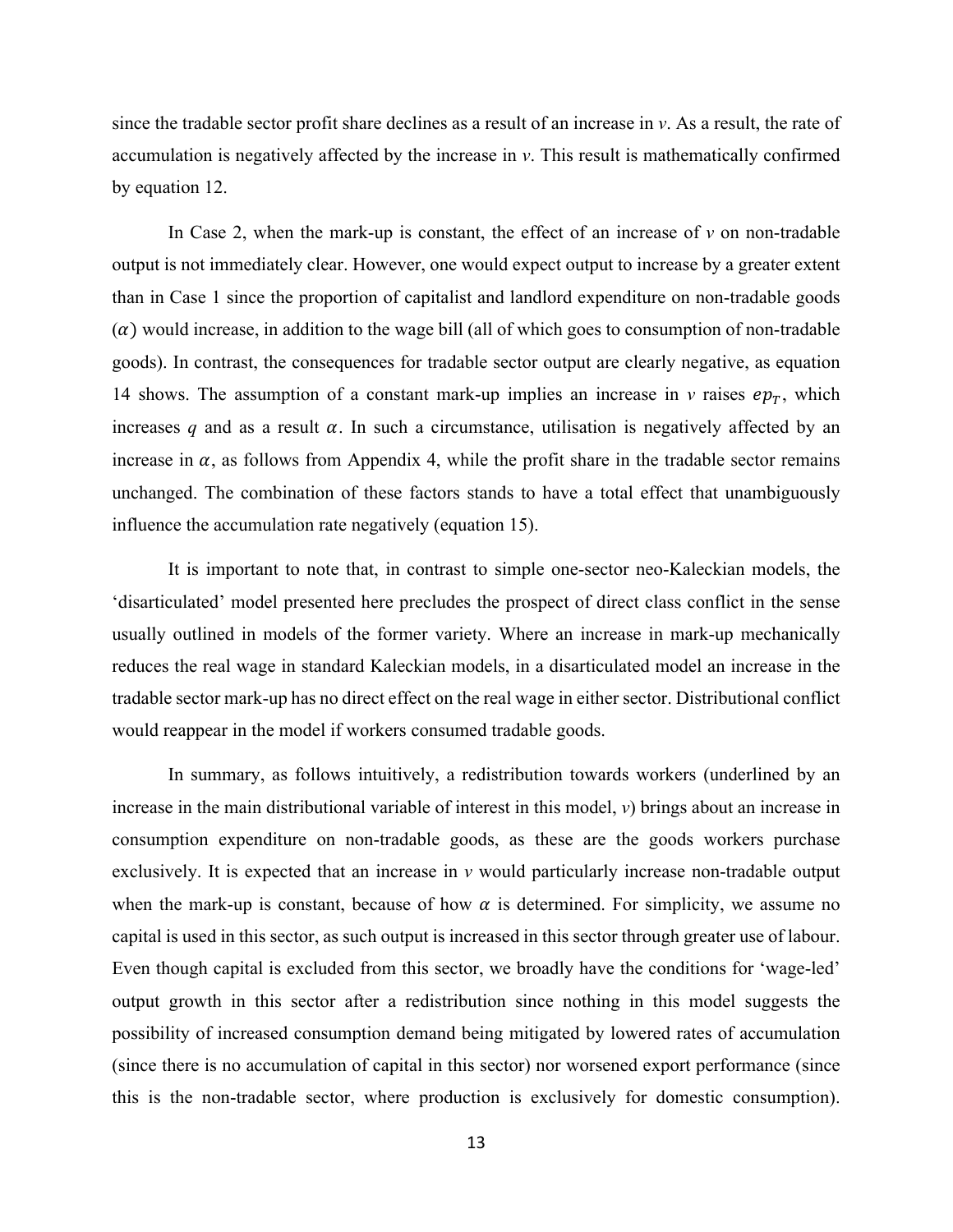However, in contrast to the non-tradable sector, the tradable sector exhibits a tendency toward 'profit-led growth', with the increase in *v* negatively affecting the profit share (in Case 1) and negatively affecting the rate of utilization (in Case 2). Output remains unchanged in this sector when *v* increases (unless the mark-up is constant, in which case output declines, since  $\alpha$  increases). The core finding from this model, which ties into the literature review, is that the rate of accumulation declines in both cases.

How does this differ from the results that follow from standard neo-Kaleckian models? Since we have a sectoral disaggregation where one sector can exhibit wage-led and the other profitled tendencies the aggregate character of the economy is left ambiguous. Stimulating the wage share with minimum wages or other policies that strengthen the bargaining power of workers can have adverse implications for structural change by harming advanced sector activity considering the absence of an accelerator effect to greater wage-demand.

#### **3.2 Long run issues**

Interest in questions of macroeconomic development necessitates a view on the long run. The principal aim of this paper is to illustrate the lack of robustness of even short-run Kaleckian conclusions to 'disarticulated' contexts. However, the model outlined above can be used to derive positive conclusions about development too. In the long run we assume capital is utilized at the level chosen by firms and net exports are zero. Further, the price of tradable goods is internationally given, so any increase in *v* necessarily lowers the tradable sector profit-share (there is no scope for the mark-up to remain constant). Under these conditions the prospects for 'wage-led growth' are further diminished. Positive effects of redistribution on utilization fail to arise now not only because of 'social disarticulation', but also because utilization rests at a 'desired rate' and there is limited space for capitalists in the tradable sector to maintain their profit-share in the aftermath of increased worker bargaining power. However, industrial policy and interest rate policy interventions can still be implemented to mediate conflict between capital and labour to ensure the interests of this sector are promoted. Unlike in the simple Kaleckian context, in the disarticulated context it is possible to stimulate the profit-share without reducing the real wage.

#### **4. Conclusion**

The main policy conclusion that can be derived from this paper is negative insofar as this paper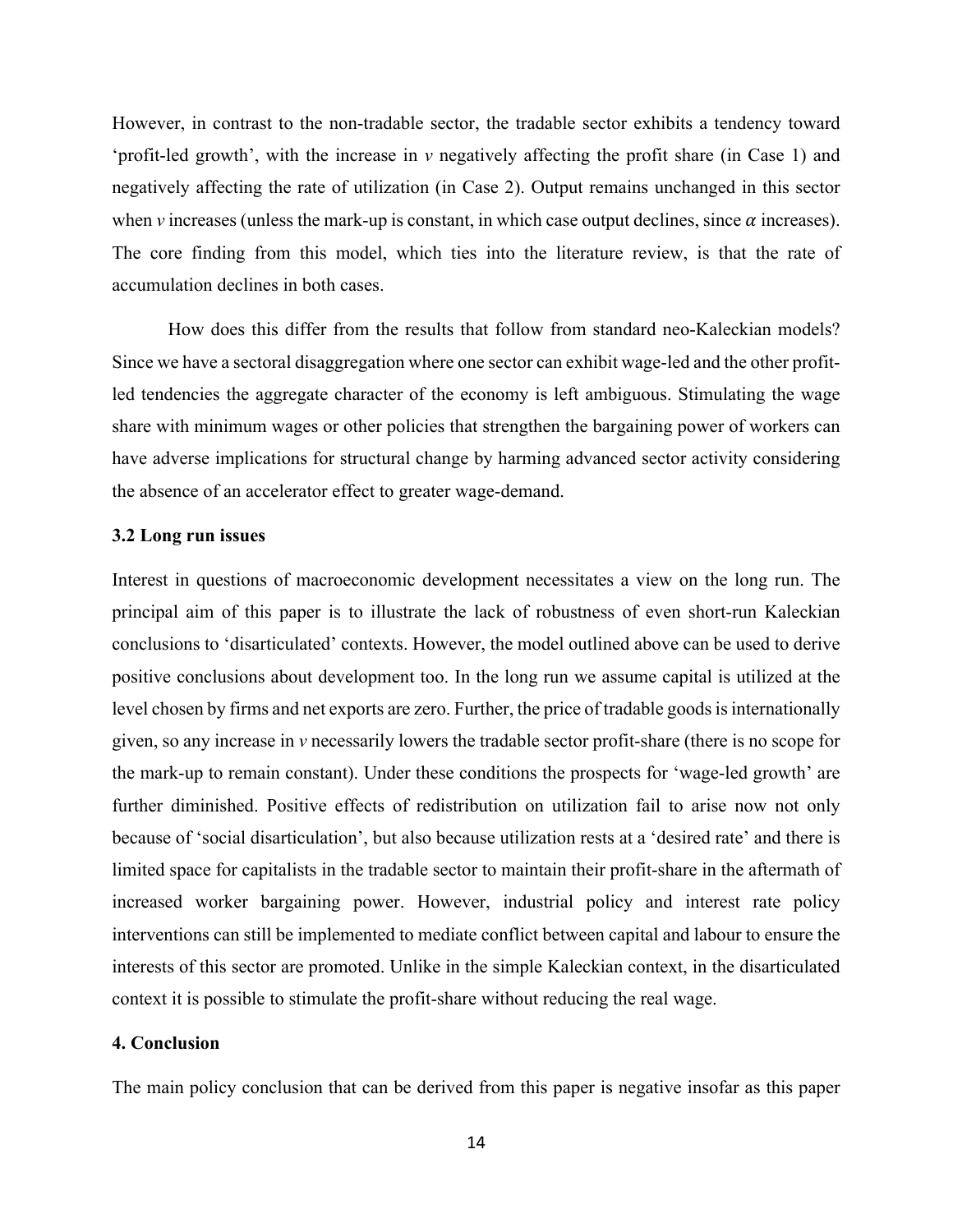outlines constraints on the applicability of 'wage-led' strategies in developing countries, where the economic structure fits a 'disarticulated' pattern. To put the central analysis derived above more clearly, the lack of worker consumption for manufactures negatively impacts on the space for wage-led industrialization. One way of presenting the negative claim about the applicability of 'wage-led' strategies in developing countries in terms of a positive claim is to argue for the importance of industrial policies.

There are some strong limitations on the analysis derived from this paper insofar as the model relies on a still imprecise distinction between two sectors. A more comprehensive model would be required to assess completely the relationship between distribution and growth in a particular underdeveloped economy. Notably, the model presented in section 3.1 fails to distinguish clearly between sectors as diverse as, on the one hand, manufacturing and mining (that fall into the tradable sector) and, on the other hand, services and subsistence agriculture (that fall into the nontradable sector). For the purpose of this paper however, the model serves as a sufficient basis for raising questions about the applicability of neo-Kaleckian models, particularly in developing country contexts.

What this paper has principally aimed to establish was three-fold: 1) A review of Kalecki's views on development and assessment of the compatibility of these views with the contemporary Kaleckian literature. 2) Setting forward an alternative framework which captures constraints on the applicability of the policy insights from neo-Kaleckian models in developing country contexts. 3) Analysis of what policy conclusions follow from the above parts.

With respect to the broader implications of these insights, it should firstly be emphasized that none of the arguments presented in this paper present an argument in favour of inegalitarian distribution of income. That said, the debate about macroeconomic policy in developing countries has to take careful stock of the implications of policy within frameworks including structural heterogeneity. Alongside careful interrogation of the implications of policy, tactical use of rhetoric regarding 'wage-led growth' may be useful, but it may be problematic if their use precedes this interrogation. The consequences may be harmful to the prospects of realizing alternatives to the orthodoxy if they 1) result in inappropriate policies that harm the economy and damage the credibility of heterodox thought, 2) if they channel the heterodoxy's focus from the genesis of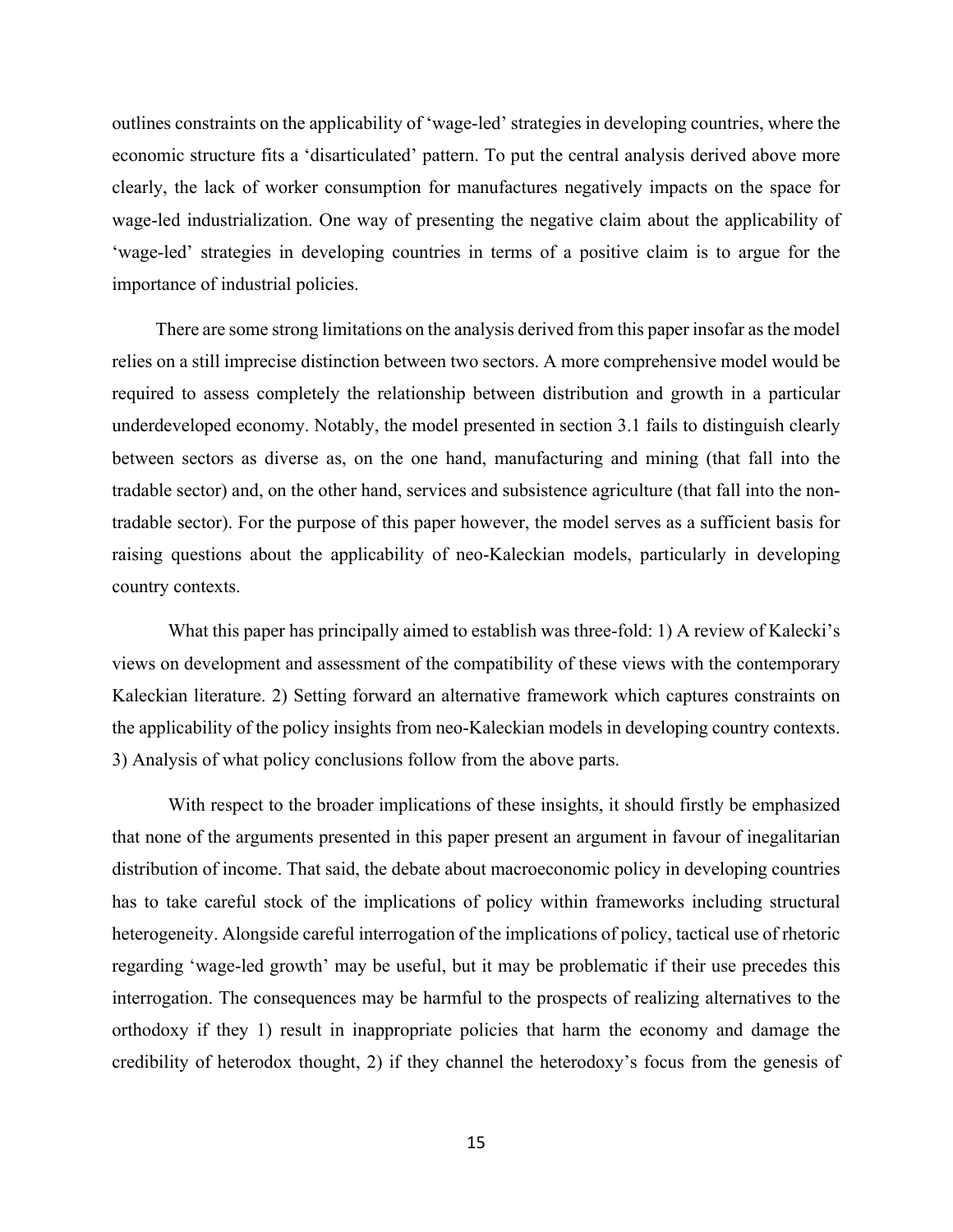more fruitful lines of enquiry and 3) if the public debate shifts toward instrumentalising social outcomes of intrinsic value to their growth consequences, as Skott (2016) has emphasized.

In summary of the central conclusion of this paper, to achieve development (structural transformation), merely leveraging aggregate demand policy (in this case, shifts in income distribution) is insufficient. This insufficiency is underlined by one sector models in general and calls for 'wage-led growth' in particular.

#### **Bibliography**

- Bardhan, P. 1987. 'Alternative Approaches to Development Economics'. Chapter 3 in Chenery, H and Srinivasan, T; 'Handbook of Development Economics'. *Elsevier*, North Holland.
- Bhaduri, A and Marglin, S. 1990. 'Unemployment and the real wage: the economic basis for contesting political ideologies'. *Cambridge Journal of Economics, Volume 14, Number 4*
- Blecker, R. 1989. 'International competition, income distribution and economic growth'. *Cambridge Journal of Economics, 13.*
- De Janvry, A and Sadoulet, E. 1983. 'Social Articulation as A Condition for Equitable Growth'. *Journal of Development Economics 13.*
- Dutt, A. 1996. 'The Role of Keynesian Policies in Semi-Industrialised Countries: theory and evidence from India'. *International Review of Applied Economics*, *Volume 10, Number 1.*
- Fitzgerald, E. 1990. 'Kalecki on financing development: an approach to the macroeconomics of the semi-industrialised economy'. *Cambridge Journal of Economics, Volume 14, Number 2.*
- Ghosh, J. 2011. 'Michael Kalecki and the Economics of Development'. *Monthly Review.*  Accessed online: http://mrzine.monthlyreview.org/2011/ghosh270511p.html
- Harris, L. 1996. 'Keynesian Policy in Disarticulated Economies'. *International Review of Applied Economics, Volume 10, Number 1.*
- Hein, E. 2014. 'Distribution and Growth after Keynes'. *Edward Elgar,* Cheltenham and Northampton*.*
- Kalecki, M. 1955. 'The Problem of Financing of Economic Development'. *Indian Economic Review, Volume 2, Number 3.*

Lavoie, M. 2014. 'Post-Keynesian Economics'. *Edward Elgar,* Cheltenham and Northampton.

- Lopez, J and Assous, M. 2010. 'Michal Kalecki'. *Palgrave Macmillan*, Basingstoke*.*
- Ocampo, J. 2014. 'Structural Dynamics and Economic Growth in Developing Countries'. Accessed online: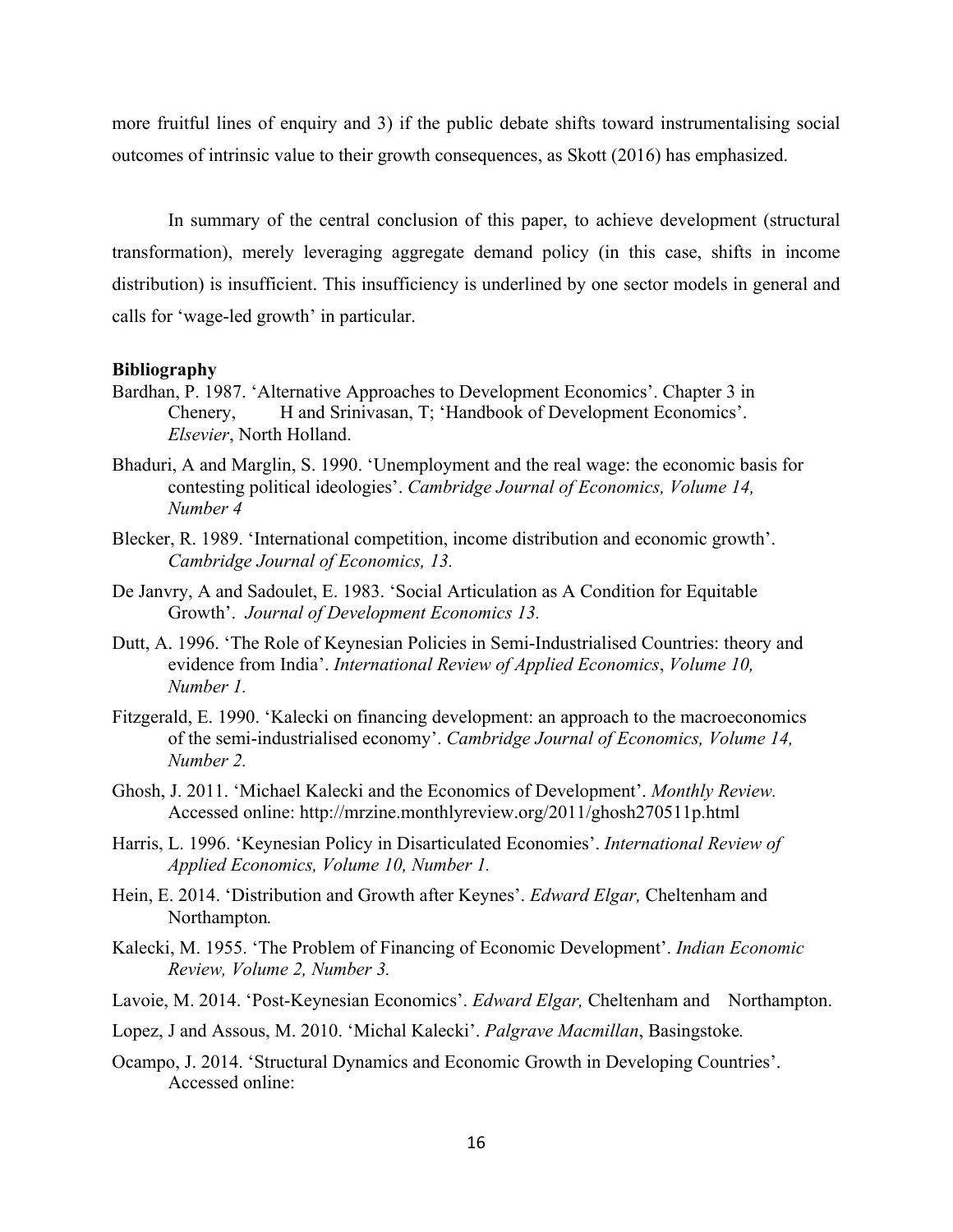https://www.researchgate.net/publication/252023287\_STRUCTURAL\_DYNAMICS AND ECONOMIC GROWTH IN DEVELOPING COUNTRIES.

- Razmi, A; Rapetti, M; Skott, P. 2012. 'The real exchange rate and economic development'. *Structural Change and Economic Dynamics, Volume 23, Issue 1.*
- Sawyer, M. 1985. 'The Economics of Michal Kalecki'. *Eastern European Economics, Volume 23, Number 3/4*.
- Sachs, I. 2004. 'Kalecki's political economy of development of mixed economies: Employment-led growth'. Chapter 13 in Sadowski, Z and Szeworski, A; ' Kalecki's Economics Today'. *Routledge*, London and New York*.* pp. 165-178.
- Skott, P. 2016. 'Weaknesses of 'wage-led growth''. *University of Massachusetts, Amherst Economics Department Working Paper 2016-08.*
- Taylor, L. 1983. 'Structuralist Macroeconomics'. *Basic Books*, New York.
- Taylor, L and Arida, P. 1988. 'Long-Run Income Distribution and Growth'. Chapter 6 in Chenery, H and Srinivasan, T; 'Handbook of Development Economics'. *Elsevier,* North Holland.
- Trigg, A. 2002. 'Surplus Value and the Kalecki Principle in Marx's Reproduction Schema'. *History of Economics Review, Volume 35, Issue 1*
- Trigg, A. 2006. 'Marxian Reproduction Schema'. *Routledge,* London and New York.

#### **Appendix 1**

| $\pi$            | Profit share                        |
|------------------|-------------------------------------|
| $\theta$         | Mark-up                             |
|                  | Profit rate                         |
| $\boldsymbol{u}$ | Rate of capacity utilisation        |
| ν                | Capital-capacity ratio              |
| $g_{s}$          | Saving function                     |
|                  | Accumulation rate                   |
|                  |                                     |
| S.               | Saving (out of profits)             |
| $\alpha$         | Animal spirits                      |
|                  | Impact of utilisation on investment |

$$
\pi = \theta/(1+\theta) \tag{18}
$$

In this model, a rise in the mark-up captures a decline in the real wage. Changes in the mark-up are treated as exogenous in this model.

$$
r = \pi u / v \tag{19}
$$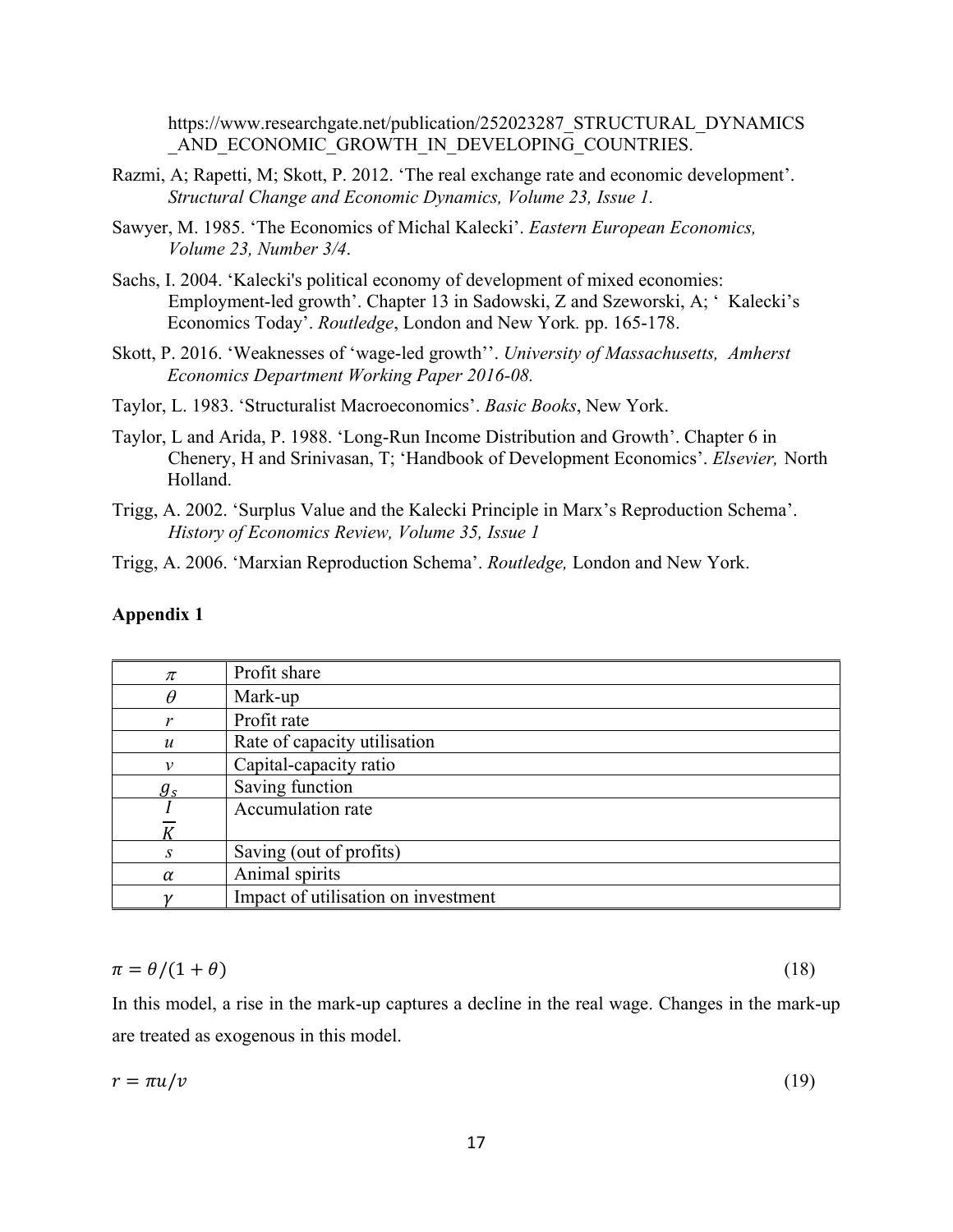$$
g_s = sr = s\pi u/v \tag{20}
$$

$$
\frac{l}{K} = \alpha + \gamma u \tag{21}
$$

The model is solved for a goods market equilibrium by equating the saving and investment functions, such that they intersect, provided the Keynesian stability condition, which specifies that the slope of the saving function is greater than the slope of the investment function:

$$
s\pi > \nu\gamma u\tag{22}
$$

This implies that the responsiveness of saving to a change in utilisation has to be greater than the responsiveness of investment to a change in utilisation.

The equilibrium value of the rate of utilisation is found as:

$$
u^* = \frac{a}{\frac{s\pi}{v} - \gamma} \tag{23}
$$

$$
\left(\frac{l}{K}\right)^* = \alpha + \frac{\gamma \alpha}{\frac{s\pi}{\nu} - \gamma} \tag{24}
$$

$$
g_s^* = \frac{(s\pi\alpha)/(\frac{s\pi}{\nu}\gamma)}{v} \tag{25}
$$

Core to this model is the assumption that a homogenous output is produced for both consumption and investment purposes.

In summary then, the basic model is a useful formulation because it outlines the inverse of the 'paradox of thrift', since a lower propensity to save becomes expansionary and induces a growth of consumption demand, utilisation and as a result investment (Hein, 2014: 254):

$$
\frac{\partial u^*}{\partial s} = \frac{-\alpha \pi / v}{(s \pi - \gamma)^2} < 0 \tag{26}
$$

$$
\frac{\partial \left(\frac{I}{K}\right)^*}{\partial s} = \frac{-\gamma \alpha \pi / \nu}{\left(\frac{s\pi}{\nu} - \gamma\right)^2} < 0 \tag{27}
$$

The model also allows for an illustration of the inverse of the 'paradox of costs' by highlighting the ability of higher real wages to bringing about higher rates of capacity utilization, improved growth rates and higher profit rates.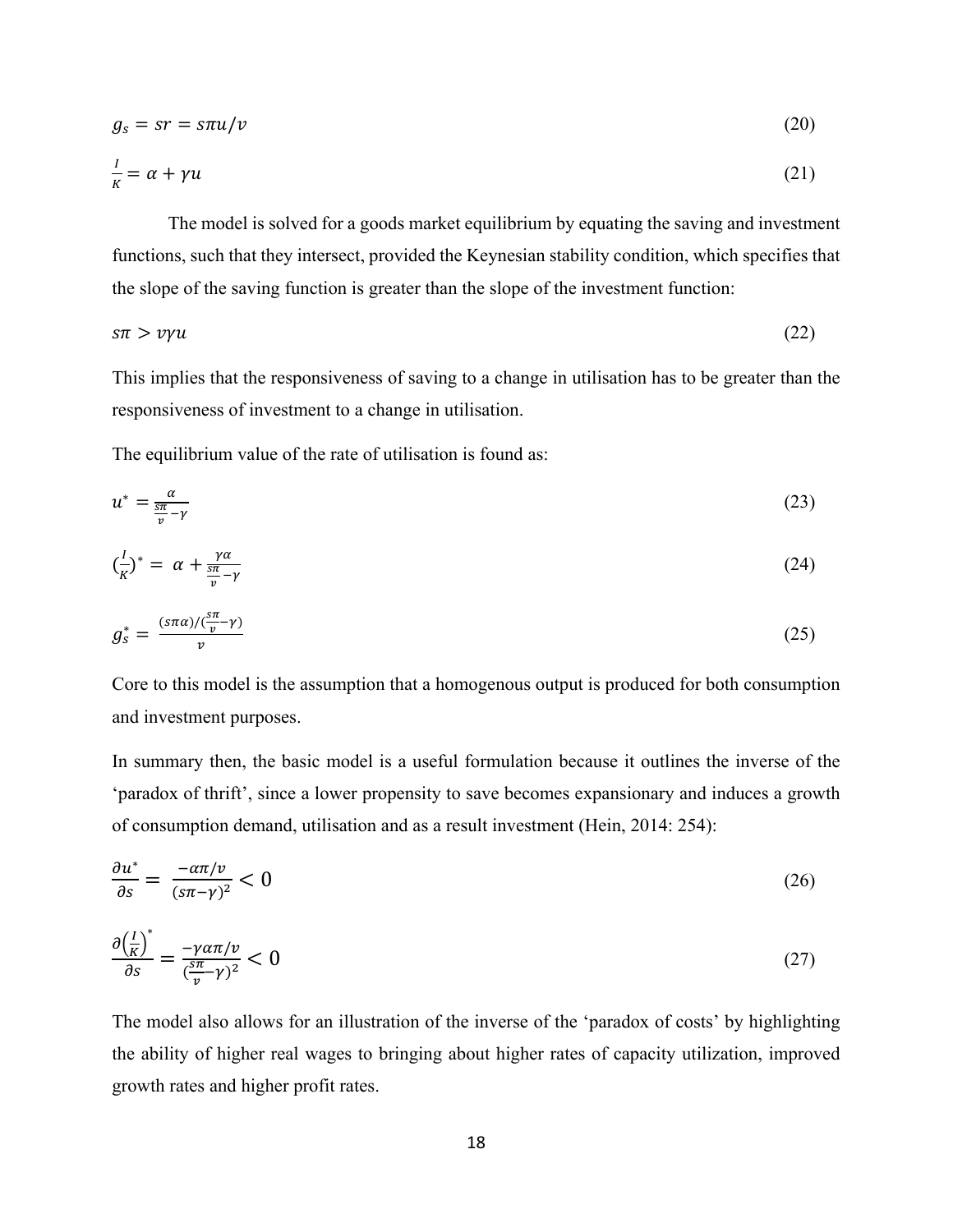$$
\frac{\partial u^*}{\partial \pi} = \frac{-\alpha s \frac{1}{v}}{(\frac{s\pi}{v} - \gamma)^2} < 0 \tag{28}
$$

$$
\frac{\partial \left(\frac{I}{K}\right)^{*}}{\partial \pi} = \frac{-\gamma \alpha (s_{\overline{\nu}}^1)}{(s\pi - \gamma)^2} < 0 \tag{29}
$$

This model thus establishes the prospects for 'wage-led growth' (exclusively, by precluding the possibility of 'profit-led growth') since capital accumulation is primarily a function of the rate of utilisation. Hence, the neo-Kaleckian model has no space for the potential negative effects of a reduced profit share of income on investment. As we will see below, the possibility of 'profit-led growth' was highlighted by Bhaduri and Marglin (1990) in the 'post-Kaleckian model'. Their extension essentially updates the investment function to include the effect of changes in the profit share on investment. There is now the possibility of an invalidation of the underconsumptionist investment function expressed in the neo-Kaleckian model (Bhaduri and Marglin, 1990: 379).

$$
\frac{l}{K} = \alpha + \gamma u + \rho \pi \tag{30}
$$

Solving the model for the equilibrium rate of utilisation (using the saving function of the neo-Kaleckian model) we get the following:

$$
u^* = \frac{\alpha + \rho \pi}{\frac{s\pi}{\nu} - \gamma} \tag{31}
$$

$$
\left(\frac{I}{K}\right)^{*} = \alpha + \gamma \left(\frac{\alpha + \rho \pi}{\frac{sn}{\nu} - \gamma}\right) + \rho \pi \tag{32}
$$

If we derive this with respect to the savings rate, we see that the paradox of thrift still holds:

$$
\frac{\partial u^*}{\partial s} = \frac{-(\alpha + \rho \pi)\pi/\nu}{(\frac{s\pi}{\nu} - \gamma)^2} < 0 \tag{33}
$$

$$
\frac{\partial \left(\frac{I}{K}\right)^*}{\partial s} = \frac{-\gamma (\alpha + \rho \pi) \frac{\pi}{\nu}}{\left(\frac{s\pi}{\nu} - \gamma\right)^2} < 0 \tag{34}
$$

However, the paradox of cost no longer necessarily holds, since the derivative of the equilibrium utilisation rate with respect to changes of the profit share is no longer necessarily negative, as in the neo-Kaleckian model (equations 11 and 12):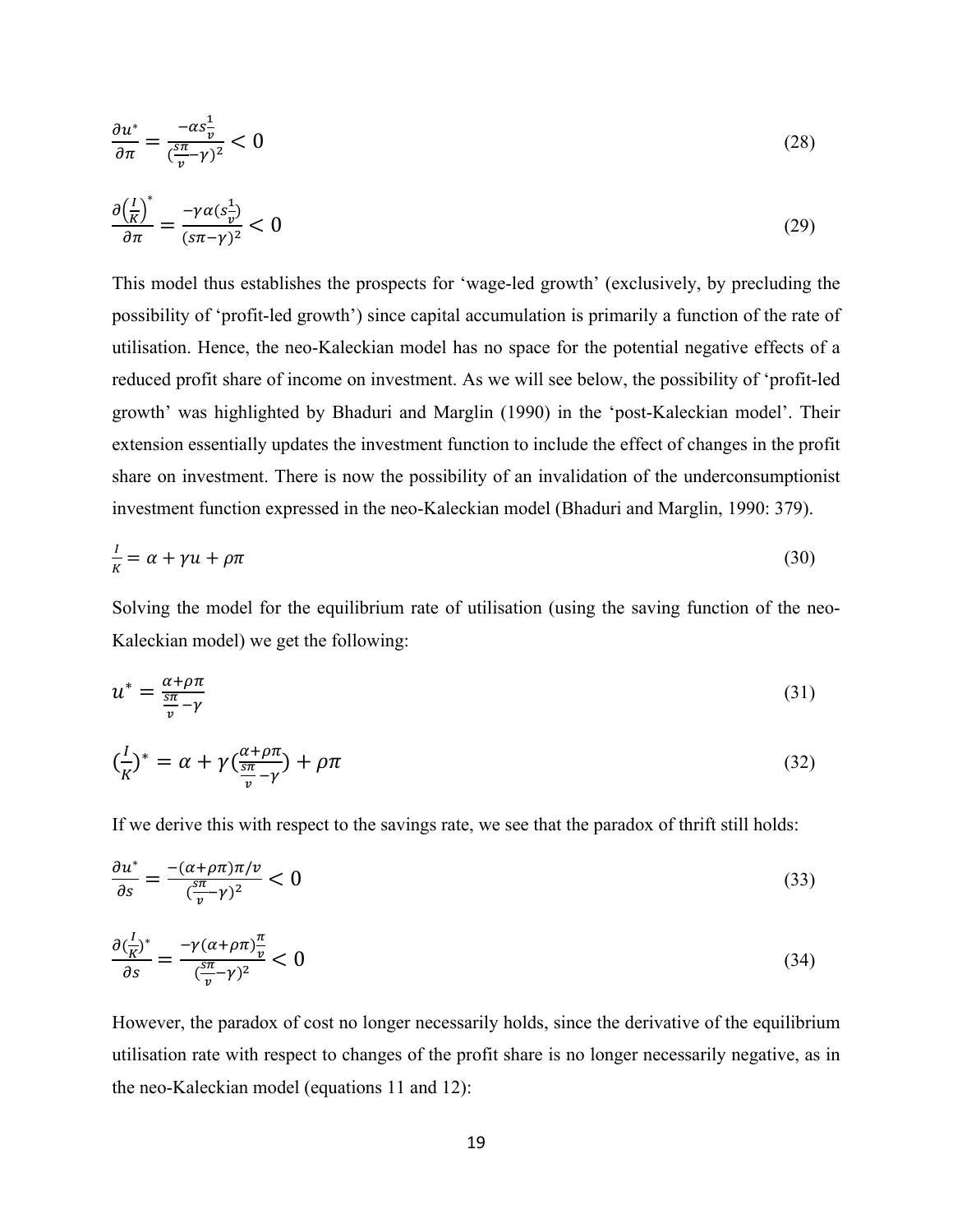$$
\frac{\partial u^*}{\partial \pi} = \frac{\rho - s\frac{u}{v}}{\frac{s\pi}{v} - \gamma} \tag{35}
$$

$$
\frac{\partial \left(\frac{I}{K}\right)^*}{\partial \pi} = \frac{\gamma(-\gamma \rho - \alpha s \frac{1}{\nu})}{(s \frac{\pi}{\nu} - \gamma)^2} + \rho \tag{36}
$$

This shows the possibility of two regimes: a 'stagnationist regime' (wage-led regime), where investment is weakly responsive to changes in the profit share, and an 'exhilarationist regime' (profit-led regime), where the capitalist class responds more strongly to changes in the profit share (Bhaduri and Marglin, 1990: 381-382).

#### **Appendix 2**<sup>5</sup>

$$
Y_N = A L_N \tag{37}
$$

Since the non-tradable sector is not particularly capital intensive, for simplicity capital is assumed not to be a factor of production in this sector. There are constant returns to labour.

We assume utilisation at an actual rate below full capacity in the short-run, which enters the production function as follows.

$$
Y_T = aL_T = ubK \tag{38}
$$

$$
Y_N = C_N \tag{39}
$$

The equilibrium condition for the non-tradable sector is given by the above equation (nontradable output equals demand for non-tradable goods).

Using the equilibrium condition for the non-tradable sector:

$$
Y_N = C_N \tag{40}
$$

Equation 7 gives the real exchange rate, defined as the relative price of tradable goods to nontradable goods, in terms of domestic currency.

 <sup>5</sup> Variables used in appendices 2-5 are defined in a table in section 3.1.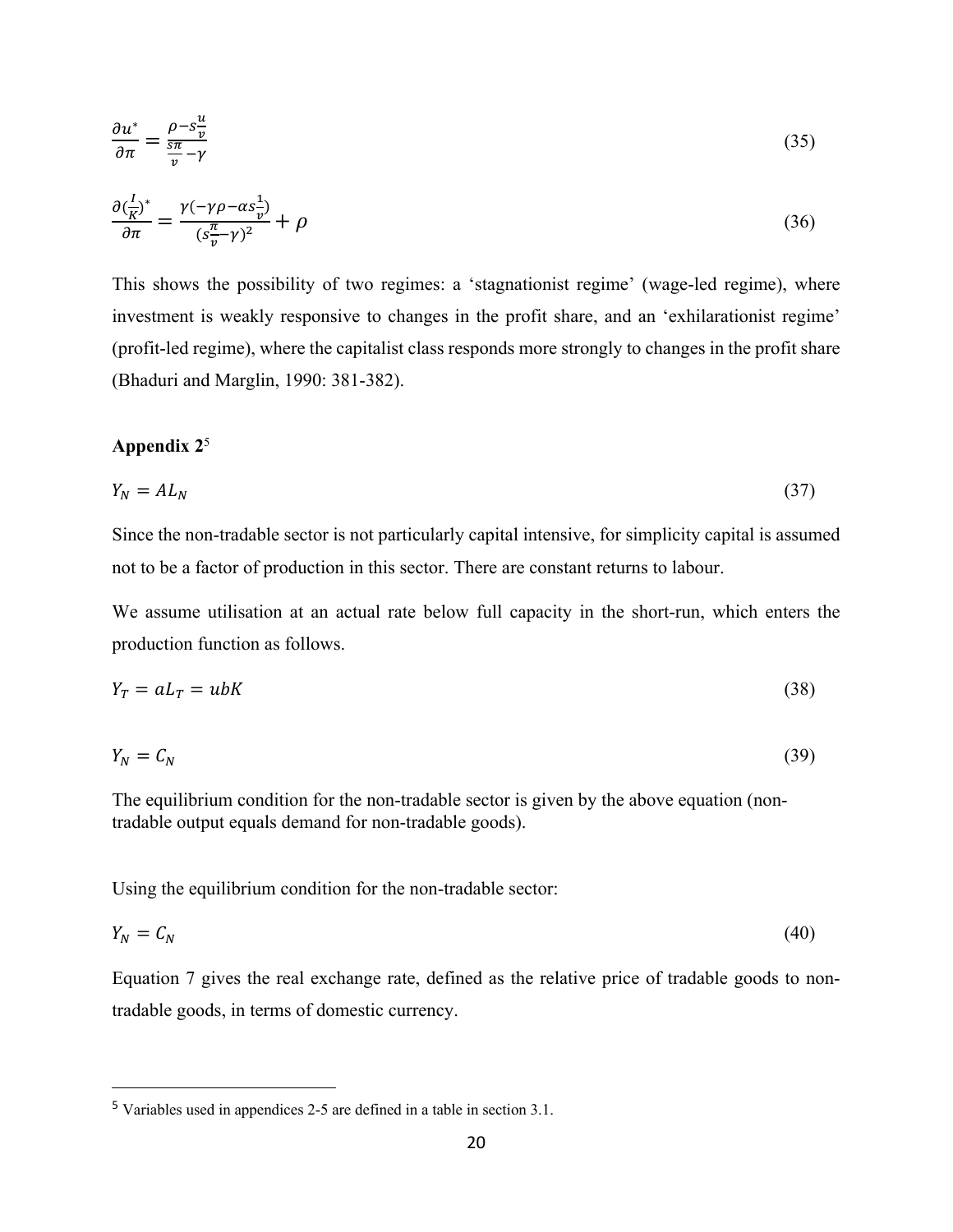$$
q = \frac{e p_T}{p_N}
$$

Exports are predetermined in the short-run, but by assumption, all tradable sector produce that is not consumed domestically is exported in the long-run:

(41)

$$
X = Y_T - C_T \tag{42}
$$

Aggregate output in the model, in terms of non-tradable goods, can be found through the following equation:

$$
Y = Y_N + qY_T \tag{43}
$$

Finally, aggregate domestic demand (also in terms of non-tradable goods) is given by:

$$
C = C_N + qC_T + q\frac{p_K}{p_T}I\tag{44}
$$

Using the equilibrium condition for the non-tradable sector:

$$
Y_N = C_N \tag{45}
$$

And solving for  $Y_N$  gives the following equilibrium value of non-tradable output (a proof can be found in Appendix 3) and employment:

### **Appendix 3**

Step 1: 
$$
AL_N = vAL_N + vAL_T + (1 - s)(\alpha)[qubK - vAL_T + AL_N - vAL_N]
$$
  
\nStep 2:  $AL_N = vAL_N[1 - \alpha(1 - s)] + vAL_T[1 - \alpha(1 - s)] + \alpha(1 - s)[qubK] + \alpha(1 - s)AL_N$   
\nStep 3:  $\frac{AL_N}{[1 - \alpha(1 - s)]} = vAL_N + vAL_T + qubK \frac{\alpha(1 - s)}{[1 - \alpha(1 - s)]} + AL_N \frac{\alpha(1 - s)}{[1 - \alpha(1 - s)]}$   
\n $[L_T = \frac{ubK}{a}, from equation 38]$   
\nStep 4:  $\frac{AL_N}{[1 - \alpha(1 - s)]} = vAL_N + ubK \left[ \frac{vA}{a} + \frac{\alpha(1 - s)q}{[1 - \alpha(1 - s)]} \right] + AL_N \frac{\alpha(1 - s)}{[1 - \alpha(1 - s)]}$   
\nStep 5:  $\frac{AL_N}{[1 - \alpha(1 - s)]} [1 - \alpha(1 - s)] = vAL_N + ubK \left[ \frac{vA}{a} + \frac{\alpha(1 - s)q}{[1 - \alpha(1 - s)]} \right]$   
\nStep 6:  $AL_N(1 - v) = ubK \left[ \frac{vA}{a} + \frac{\alpha(1 - s)q}{[1 - \alpha(1 - s)]} \right]$   
\nStep 7:  $Y_N^* = \frac{ubK}{(1 - v)} \left[ \frac{vA}{a} + \frac{\alpha(1 - s)q}{[1 - \alpha(1 - s)]} \right]$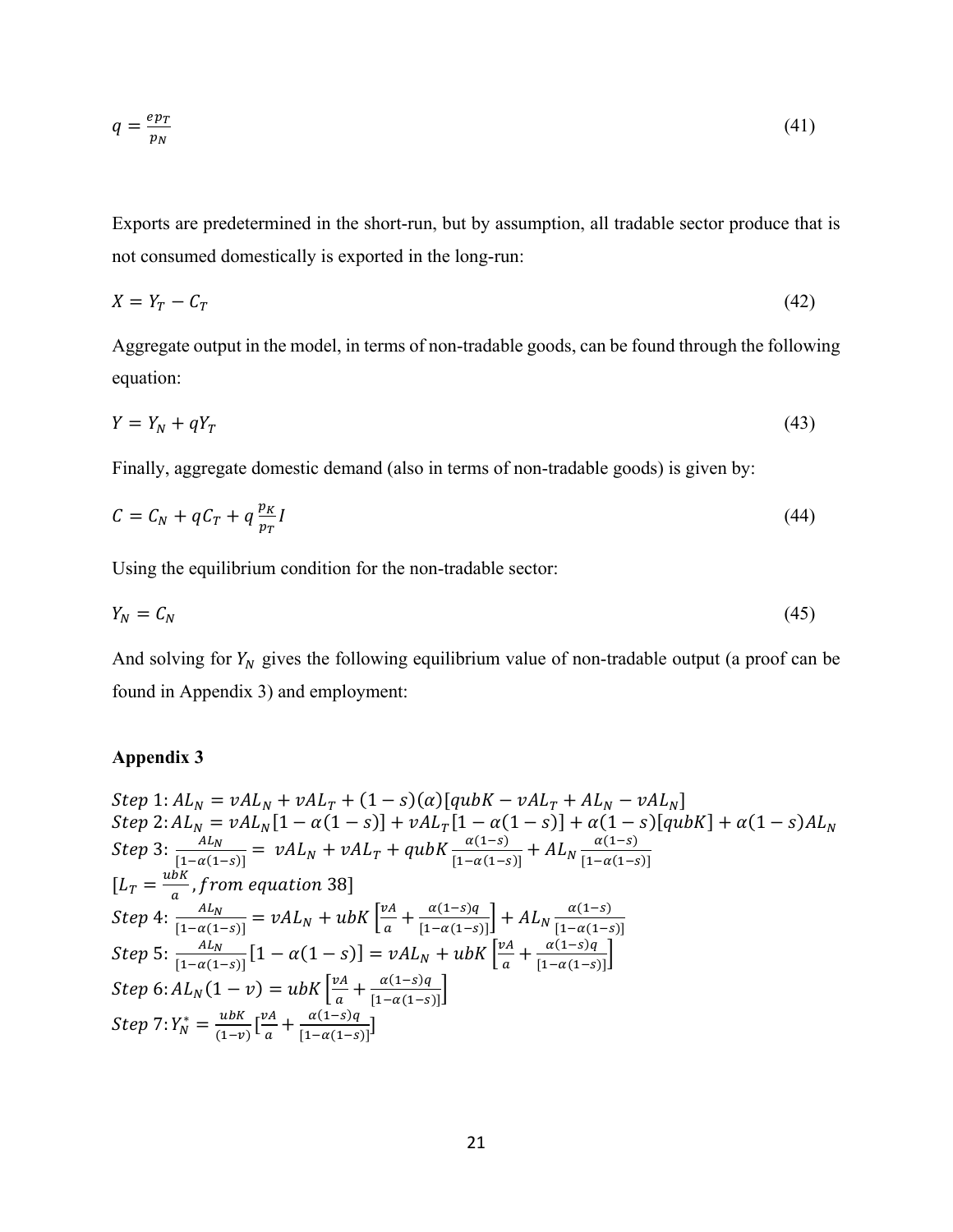#### **Appendix 4**

 $Step 1: ubK = X + C_T$  $Step 2: ubK = X + (1 - s)(1 - \alpha)[qubK - vAL_T + AL_N - vAL_N]/q$  $Step 3: u = {X \over bK} + (1-s)(1-\alpha)u - {vA \choose q}({L_T \over bK})((1-s)(1-\alpha)) + {A L_N \over q bK}(1-v)((1-s)(1-\alpha))$  $\alpha$ )) Step 4:  $u[1 - (1 - s)(1 - \alpha)] = \frac{x}{bK} + \frac{AL_N}{qbK}(1 - v)((1 - s)(1 - \alpha)) - (\frac{vA}{q})(\frac{L_T}{bK})((1 - s)(1 - \alpha))$  $\alpha$ )  $\left[\frac{L_T}{bK}=\frac{u}{a}, from\ equation\ 38\right]$  $Step 5: u[1 - (1 - s)(1 - \alpha)] = \frac{x}{bK} + \frac{AL_N}{q bK}(1 - v)((1 - s)(1 - \alpha)) - (\frac{vA}{q})(\frac{u}{a})$  $\frac{u}{a}$ )((1 – s)(1 –  $\alpha$ )) Step 6:  $u[1 - (1 - s)(1 - \alpha)] = \frac{X}{bK} + \frac{AL_N}{q bK}(1 - \alpha)(1 - s)(1 - v)$  $[L_N = \frac{ubK}{A(1-v)}\left[\frac{vA}{a} + \frac{\alpha(1-s)q}{1-\alpha(1-s)}\right]$ , from equation 37 and step 7 of Appendix 3]  $Step 7: u[1 - (1 - s)(1 - \alpha)] = \frac{x}{bK} + u \left[\frac{vA}{qa}\right]$  $\frac{v_A}{qa} + \frac{\alpha(1-s)}{1-\alpha(1-s)} \Big[ (1-\alpha)(1-s) - \frac{v_{Au}}{qa} (1-\alpha)(1-s) \Big]$  $Step 8: u[1-(1-s)(1-\alpha)] = \frac{x}{bK} + u[\frac{\alpha(1-s)}{1-\alpha(1-s)}](1-\alpha)(1-s)$ Step 9:  $u\left[1 - (1 - s)(1 - \alpha)\left(1 + \frac{\alpha(1 - s)}{1 - \alpha(1 - s)}\right)\right] = \frac{x}{bK}$  $Step 10: u[1 - \left(\frac{(1-s)(1-\alpha)}{1-\alpha(1-s)}\right)] = \frac{x}{bK}$ Step  $11: u\left[\frac{s}{1-\alpha(1-s)}\right] = \frac{X}{bK}$  $Step 12: u^* = \frac{X[1 - \alpha(1 - s)]}{bKs}]$ 

#### **Appendix 5**

For the purposes of deriving further policy conclusions, a simple extension to the model, incorporating a tradable sector union wage premium, can be included here:

$$
C_N = vAL_N + dvAL_T + (1 - s)(\alpha)[qubK - dvAL_T + AL_N - \omega L_N]
$$
\n(46)

The wage in the tradable sector is no longer equal to the wage in the non-tradable sector, which has implications for the demand for non-tradable goods equation.

$$
C_T = (1 - s)(1 - \alpha)[qubK - dvAL_T + AL_N - vAL_N]/q \qquad (47)
$$

Likewise, the union wage premium enters the equation for demand for tradable goods.

$$
\pi_T = 1 - d\nu A \frac{L_T}{qY_T} \tag{48}
$$

The profit share in the tradable sector also undergoes a minor alteration, which has implications for the accumulation rate equation defined below.